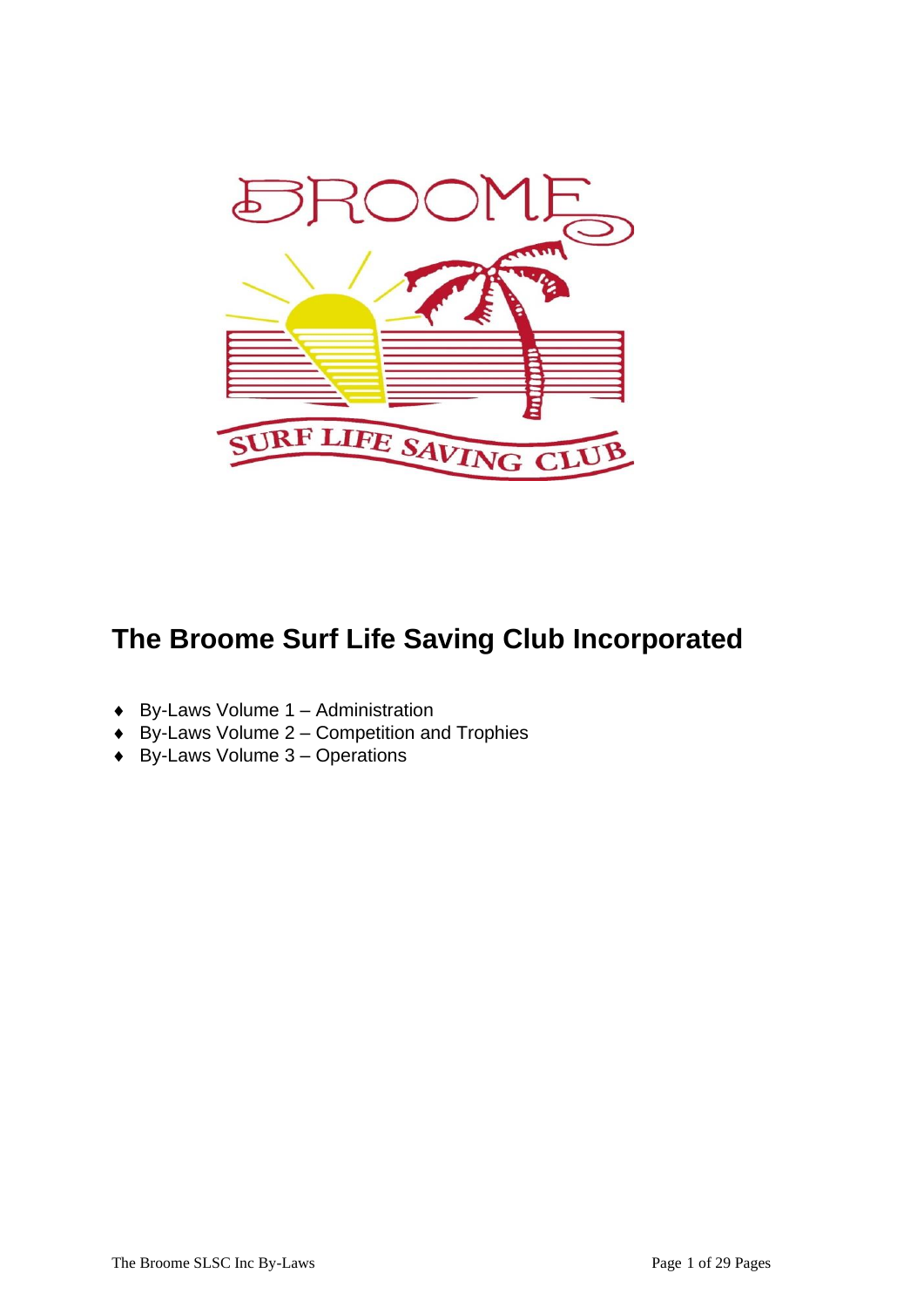# **Broome Surf Life Saving Club Incorporated**

**---------------------------------------------------------------------------------------------------------------- ----------------------------------------------------------------------------------------------------------------**

## **By-Laws**

## **Volume 1– Administration**

- 1. Membership
- 2. Board of Directors and Club Officers
- 3. Standing Committees
- 4. Standing Orders at Meetings
- 5. Club Premises Hire Procedures
- 6. Dogs Policy
- 7. Statement of Values
- 8. Code of Conduct

#### **1. Membership:**

#### ASSOCIATE MEMBERS

Associate members need not hold any awards.

Associate members have the right to use all club facilities with the exception of patrol and

competition equipment, with the following exceptions:

- ❖ an Associate member who holds the Bronze Medallion may use patrol equipment in the performance of patrol duties
- ❖ an Associate member carrying out rostered patrols may use any competition equipment during their period as a patrolling member
- ❖ an Associate member who holds any award may use patrol equipment in performing patrol duties to the extent of the ability of their qualification
- ❖ an Associate member who is competing in the March Past event may use March Past equipment
- ❖ This membership includes parent membership

#### **(i) Community Membership:**

Community Members, who subject to the Constitution, shall have the right to receive notice of General Meetings and to be present, debate but not vote at General Meetings.

Community membership is open to any person over the age of Eighteen years and entitles the member to utilize the Bar facilities only. Community members must abide by any Club Rules or Regulations and abide by the Liquor Licensing laws. The Board of Directors reserves the right to refuse or cancel any Community membership.

Community membership is valid only for the calendar year in which it was validated by payment of the prescribed fee.

Community membership is granted to Parents of Nippers upon paying membership fees.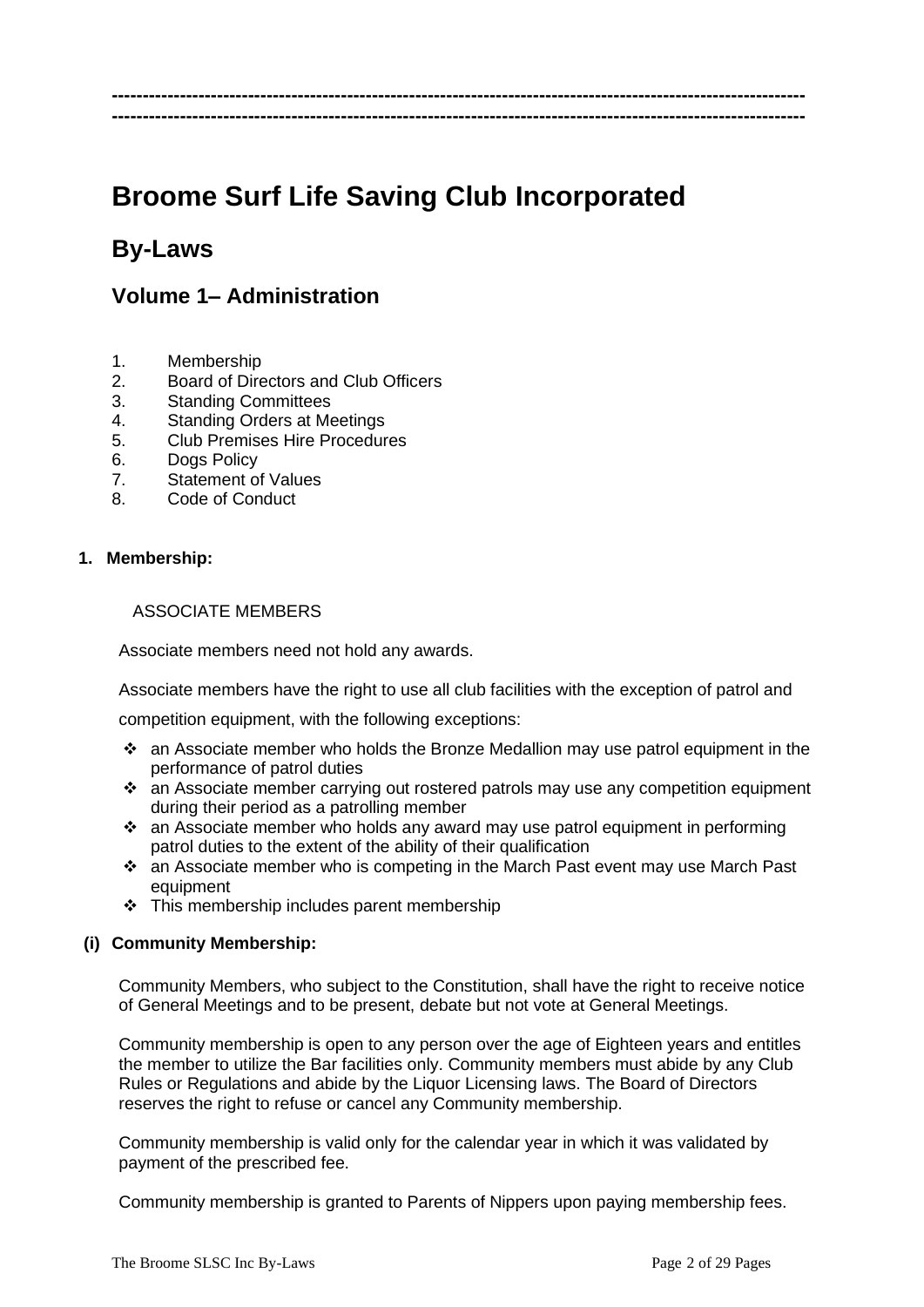#### **(ii) Honorary Membership:**

Honorary and Service Members, who subject to the Constitution, shall have the right to receive notice of General Meetings and to be present, debate and vote at General Meetings.

The Board of Directors may elect any person to Honorary Membership for the duration of the current season.

Honorary members shall not pay any annual subscription and are exempt from Patrol duties.

Honorary members have the right to use all club facilities with, the exception of patrol and competition equipment.

#### **(iii) Absenteeism:**

Any member who becomes resident outside of the Shire of Broome shall, during such residence, be entitled to apply for "absentee" membership of the club.

"Absent" members shall have no club obligations other than the payment of the annual subscription as recommended by the Board of Directors and approved by each Annual General Meeting.

Periods of absenteeism shall not count toward Active Reserve or Long Service membership.

#### **(iv) Junior (Nipper) Membership:**

Junior (Nipper) members shall be a minimum of four (4) years turning five (5) no later than 30th September in their 1st year and up to a maximum of eleven (11) turning twelve (12) years of age on a seasonal basis.

Junior (Nipper) members are required to gain the relevant Junior Award in lifesaving for that member's age group each season.

Included in the membership fee for each Junior member or family group is a community membership for one (1) parent only.

- ❖ A Junior member may use Nipper equipment for training purposes during official training periods as assigned by the Director of Youth
- ❖ A Junior member may use Nipper equipment for competition purposes as assigned by the Director of Competitions and Events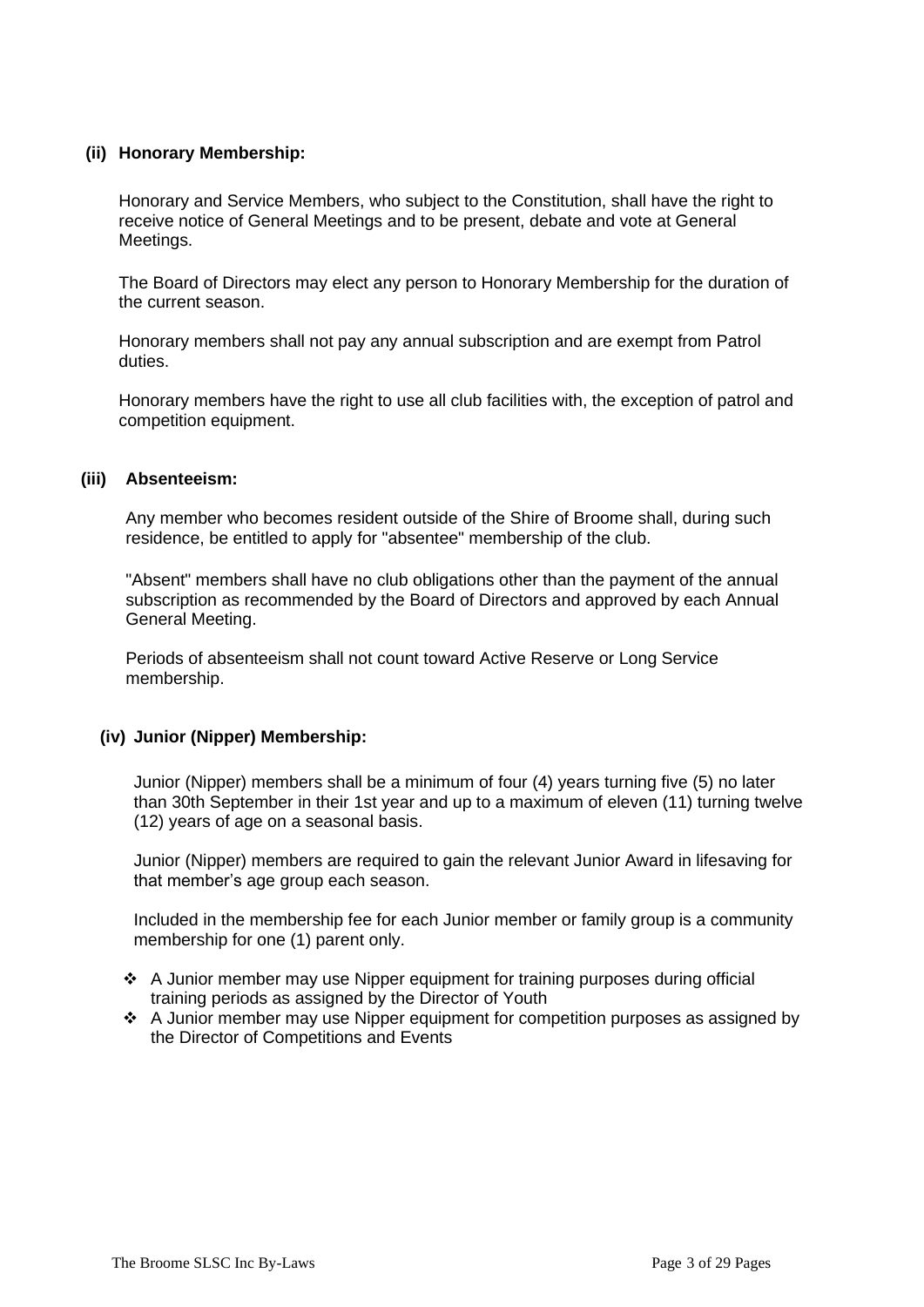#### **(v) Cadet Membership:**

Cadet Members shall be turning thirteen (13) years of age before the  $30<sup>th</sup>$  September in the seasonal year or older than 13 years of age but younger than 18 years of age.

Cadet members shall be a minimum of twelve (12) and a maximum of seventeen (17) years of age on a seasonal basis.

- ❖ Thirteen (13) year old and fourteen (14) year old Cadet members are required to gain the Surf Rescue Certificate (SRC) within the season, or if this has been gained in a previous season to pass the Annual Proficiency Test
- ❖ Fifteen (15) year-old and older Cadet Members are required to gain the Bronze Medallion (Bronze) within the season, if this has been gained in a previous season to pass the Annual Proficiency Test
- ❖ A Cadet member who holds the SRC or Bronze may use patrol equipment in the performance of patrol duties
- ❖ A Cadet member who holds an SRC and carries out rostered patrols may use any competition equipment during official training periods as assigned by the Director of Youth

#### **(vi) Probationary Membership:**

New or existing adult members doing their Bronze Certificate in the current year shall be classed as Probationary from the time of application/Bronze enrollment until the required award is gained and approved by the Board.

The Board of Directors may at any time cancel the membership of a Probationary member as set out in the constitution.

#### **(vii) Award Membership:**

Award members shall hold at least one of the following awards:

- ❖ First Aid Award
- ❖ Advanced Resuscitation Techniques Award
- ❖ Radio Award

Holders of the Bronze Medallion and Surf Life Saving Certificate are not eligible to become Award members.

Award members may be called upon to perform Patrol and/or other club duties to the extent of the ability of their qualifications.

Award members have the right to use all club facilities apart from competition and patrol equipment, with the following exceptions:

- an award member with a Limiting and Permanent Disability who has satisfied the requirements of the Competitive Qualification Test as laid down by Surf Life Saving Australia may use competition equipment
- ❖ any award member may use patrol equipment, to the extent of the ability of their qualifications, in carrying out club duties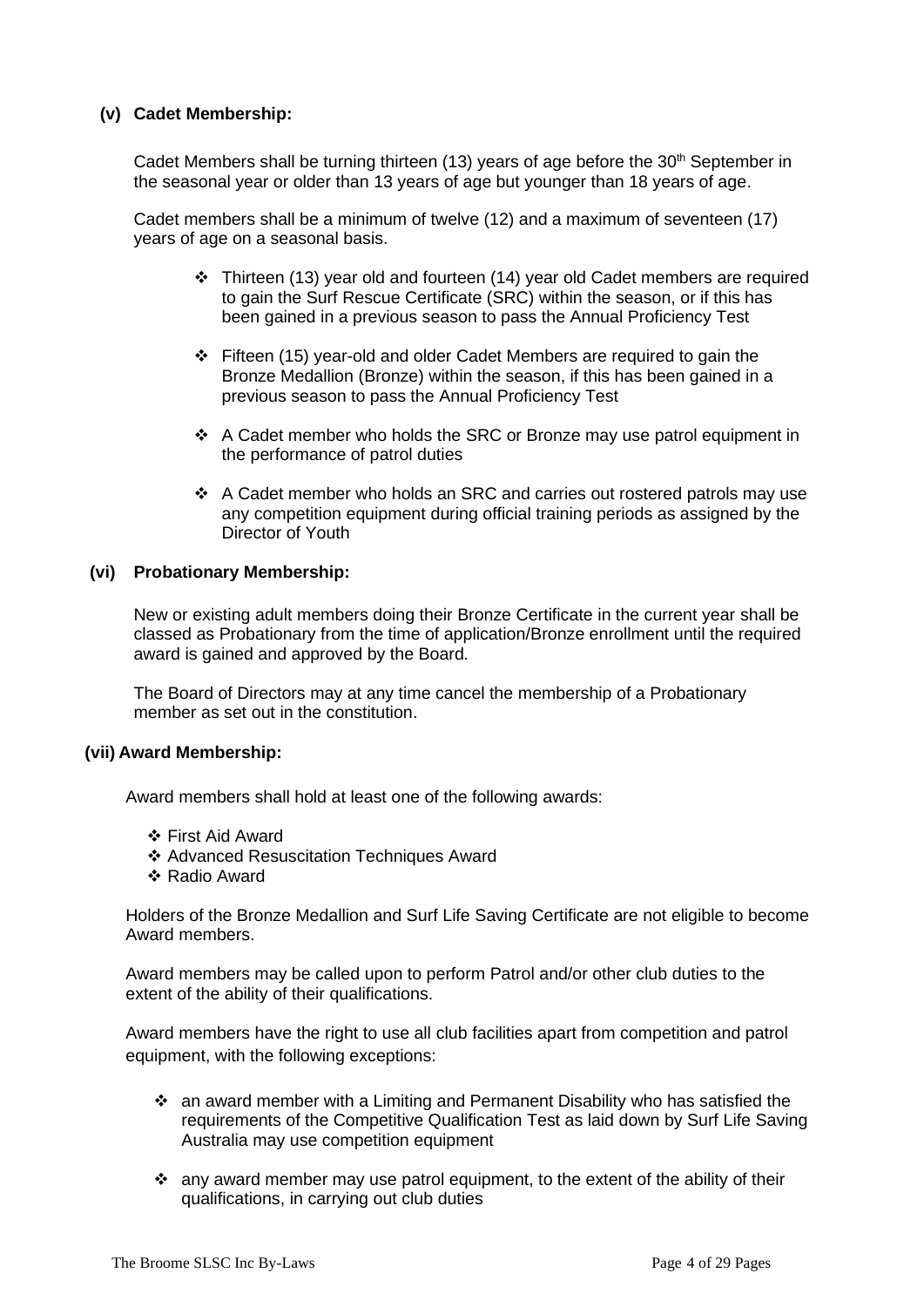#### **VOTING MEMBERS**

The below members have voting rights as set out in the constitution:

#### **(viii) Active Membership:**

Active Members, who are subject to this Constitution, shall have the right to receive notice of General Meetings and to be present, debate and vote at General Meetings.

Active members shall hold the Bronze Medallion.

Active members shall fulfill Patrol and Club requirements as required by Surf Life Saving Western Australia, and in accordance with these by-laws.

Active members shall complete the Annual Proficiency Test each season, unless the Bronze Medallion has been gained in that season.

- ❖ An Active member may apply to the Board for key access to the Equipment shed. This key is only to be used by the Active member and not to enable non-active members access to equipment. The Board holds the right to revoke key access. The Board may also decide to charge a bond, refundable on return of key
- ❖ All keys are to be returned to the Club Administrator at the end of the season unless approved by the Board
- ❖ An Active member may use patrol equipment in the performance of patrol duties
- ❖ An Active member may use any competition equipment during personal or official training periods

#### **(ix) Active Reserve Membership:**

Active Reserve, who subject to the Constitution, shall have the right to receive notice of General Meetings and to be present, debate and vote at General Meetings.

A member, after at least ten (10) years of Active membership, may apply for Active Reserve membership.

The Board of Directors will receive applications and shall consider the service record of the applicant and recommend acceptance or rejection of the application, to be ratified at the next meeting of the Board of Directors.

The following shall not be counted as Active Service toward Active Reserve membership:

- ❖ periods of absence or leave from Patrol and other club duties
- ❖ seasons in which the member ended the season down hours on Patrol, unless those hours were made up at the commencement of the next season
- ❖ period of suspension from the club.

Active Reserve members shall complete Patrol hours as may be required by Surf Life Saving Western Australia but, in any case shall complete at least one full Patrol (or equivalent to 8 hours) each season.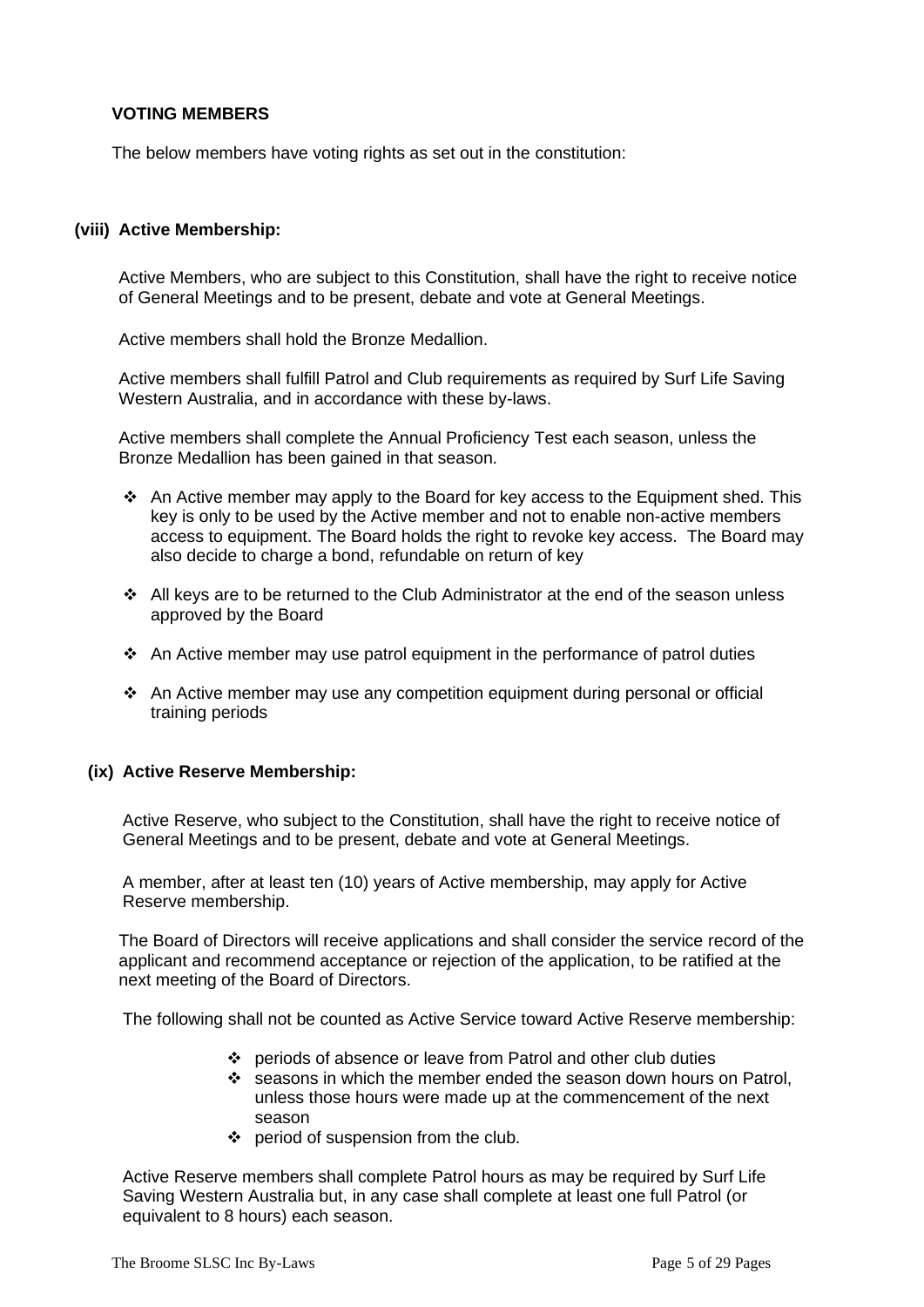Active Reserve members shall complete the Annual Proficiency Test.

Active Reserve members transferring from an affiliated club of Surf Life Saving Australia shall be entitled to Active Reserve membership of this club, subject to verification from their previous club, branch or State.

Active members transferring from an affiliated club of Surf Life Saving Australia shall have their period of Active Service in their previous club or clubs accepted as years of service toward Active Reserve membership of this club, subject to verification from their previous club(s), branch or State.

Members transferring from Surf Life Saving Associations of other nations shall have their period(s) of Active Service and/or Active Reserve Service with such Association(s) considered by the Board of Directors. The Board of Directors shall decide whether such service shall be accepted as years of service toward Active Reserve membership of this club.

A former Active Reserve member may apply for readmission as an Active Reserve member and may be readmitted by the Board of Directors.

#### **(x) Long Service Membership:**

A member, after at least ten years of Active membership or four years of Active Reserve membership, may apply for Long Service membership.

The Board of Directors will receive applications and shall consider the service record of the applicant and recommend acceptance or rejection of the application, to be ratified at the next meeting of the Board of Directors.

Periods of active service shall be considered in the same manner as for Active Reserve membership.

Long Service members are exempt from performance of any Patrol duties. In all other respects they have the same privileges and duties as Active members.

Long Service members transferring from an affiliated club of Surf Life Saving Australia shall be entitled to Long Service membership of this club, subject to verification from their previous club, branch or State.

Active members and Active Reserve members transferring from an affiliated club of Surf Life Saving Australia shall have their period of Active Service and/or Active Reserve service in their previous club or clubs accepted as years of service toward Long Service membership of this club, subject to verification from their previous club(s), branch or State.

Members transferring from Surf Life Saving Associations of other nations shall have their period(s) of Active Service and/or Active Reserve Service with such Association(s) considered by the Board of Directors. The Board of Directors shall decide whether such service shall be accepted as years of service toward Long Service membership of this club.

A former Long Service member may apply for readmission as a Long Service member and may be readmitted by the Board of Directors.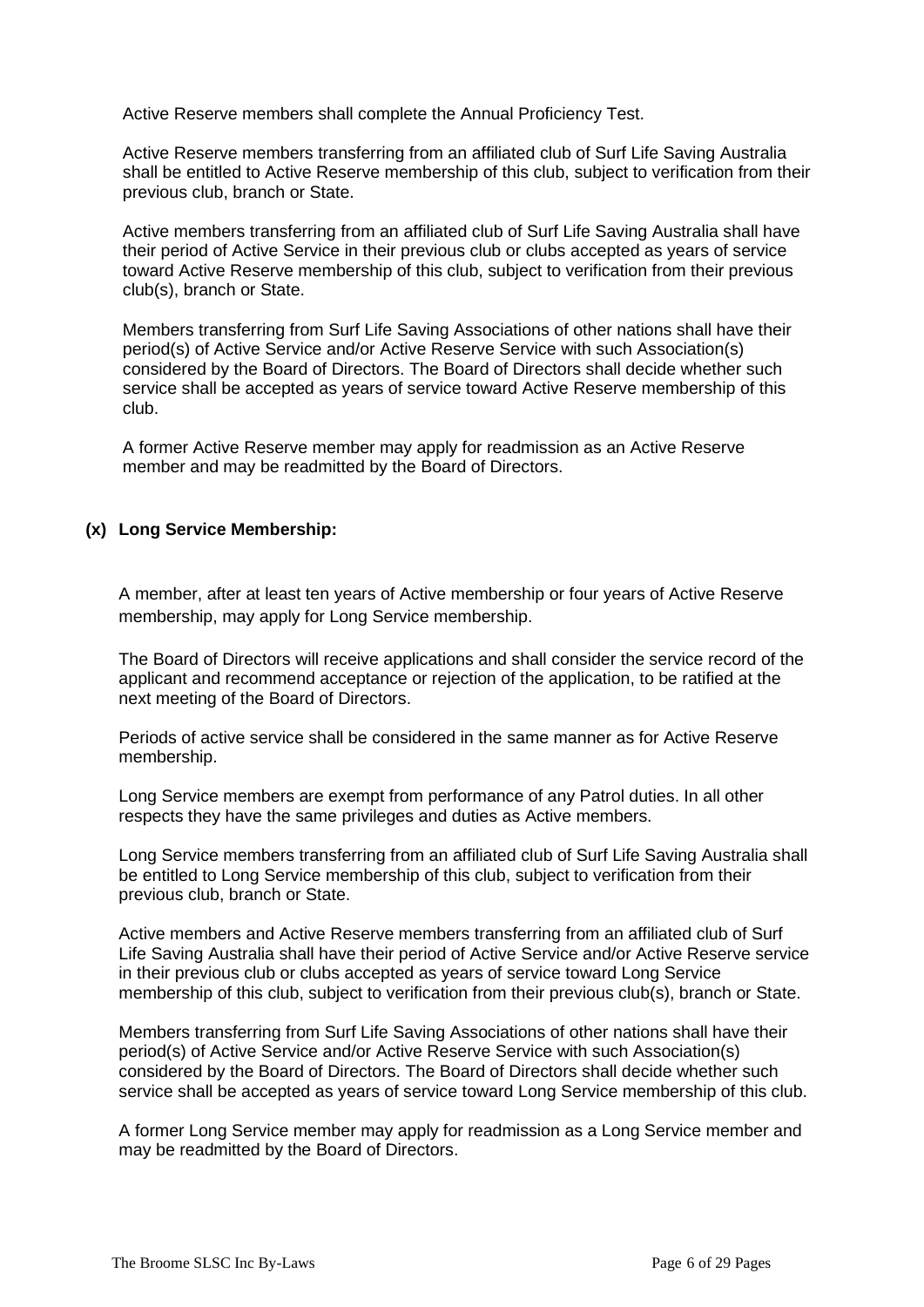## Associate or Voting members

#### **Life Membership:**

Life Members who, subject to the Constitution, shall have the right to receive notice of General Meetings and to be present, debate and vote at General Meetings; provided that the Life Member is also an Active Member at the time of the General Meeting.

The Board may recommend to the Annual General Meeting that any natural person who has rendered distinguished service to the Club be appointed as a Life Member.

A resolution of the Annual General Meeting to confer Life Membership on the recommendation of the Board must be a Special Resolution.

A person must accept or reject the Club's resolution to confer Life Membership in writing. Upon written acceptance, the person's details shall be entered upon the Register, and from the time of entry on the Register the person shall be a Life Member.

At the time of adoption of the Constitution, the Life Members of the Club shall be those persons currently recognised by the Club as Life Members.

Life members shall not pay any annual subscription and are exempt from Patrol duties.

Life members have the right to use all club facilities with, the exception of patrol and competition equipment.

Life members who are actively patrolling (and have completed at least 8 hours in the season) have the right to use all club facilities as per an Active member.

The Board can determine if the person/s nominated for Life Membership meets the criteria upon application.

## **(xi) Leave:**

Any member who during the season is unable to fulfill club obligations because of other commitments may apply for Leave from club duties. The minimum period for leave shall be three (3) weeks.

The Board of Directors, who shall consider whether the circumstances merit Leave from club duties, shall receive applications for Leave. The Board shall accept or reject the application and inform the member as soon as possible of the decision.

In the event, that there is no Board of Directors meeting scheduled before the onset of the period for which Leave has been applied, the Director of Life Saving shall consider and accept or reject the application. The next meeting of the Board shall then ratify the decision.

A member who is granted Leave shall be exempt from Patrol and other Club duties for the period of the Leave.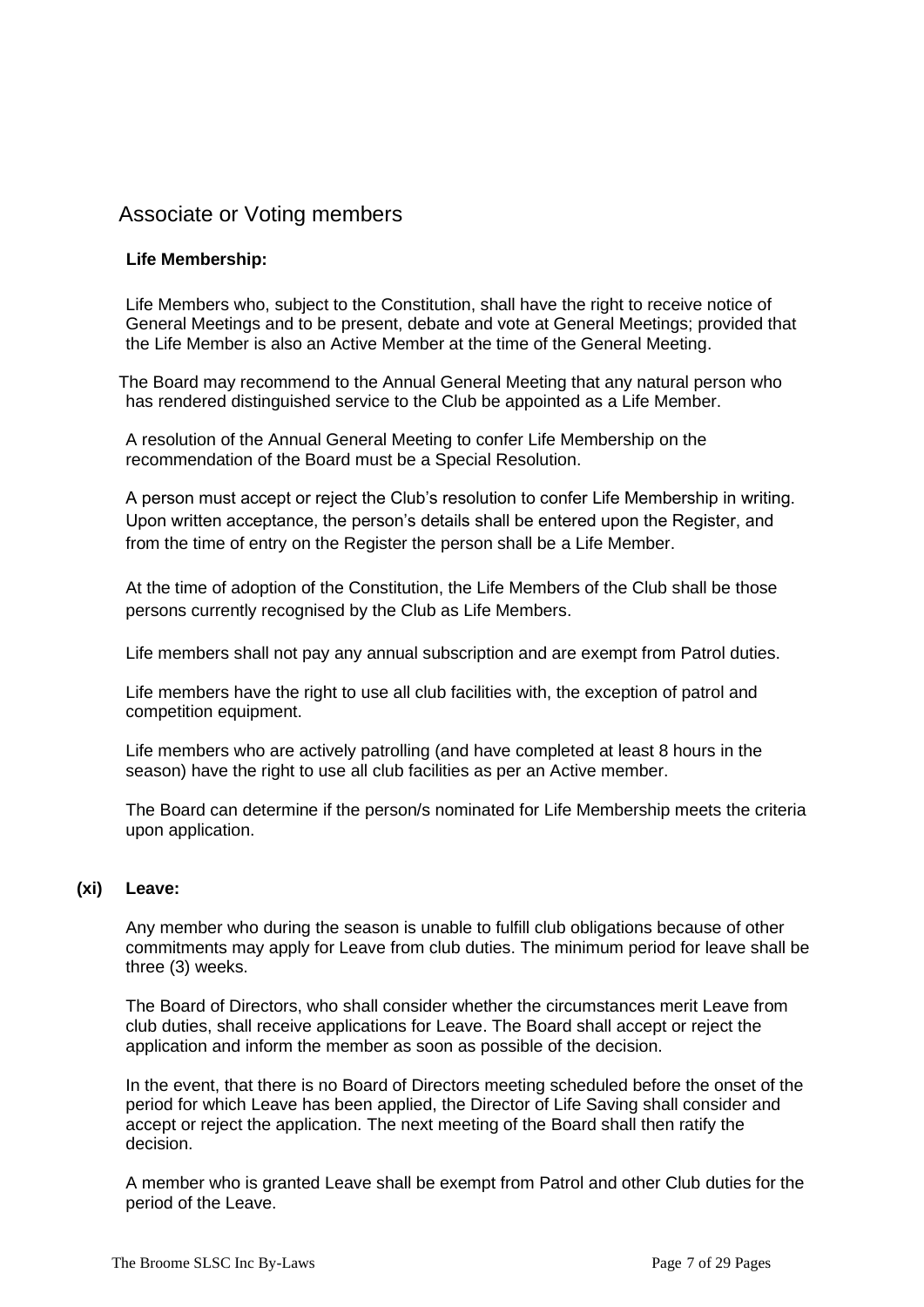Whilst on Leave, a member shall not use any of the Club facilities and/or equipment.

Periods of Leave shall be noted on member's records and shall not count toward Active Reserve and/or Long Service Membership.

#### **Membership Fees**

| <b>Membership Categories</b>                        | Fees     |
|-----------------------------------------------------|----------|
| Active                                              | \$100.00 |
| Active Reserve                                      | \$120.00 |
| <b>Long Service</b>                                 | \$100.00 |
| Life Members                                        | Nil      |
| Cadet to under 18 Active                            | \$80.00  |
| <b>Nippers</b>                                      |          |
| Plus 1 Parent/Guardian (includes community          |          |
| membership)                                         | \$120.00 |
| <b>Extra Child</b>                                  | \$60.00  |
| Extra Parent (includes community membership)        | \$40.00  |
| Family Concession Fee capped at \$275.00            | \$275.00 |
| - Course fees are not included in the cap           |          |
| Community (Social)                                  | \$40.00  |
| Bronze Medallion Course, Including Club Membership, | \$175.00 |
| Workbook & SLS Award Processing                     |          |
| Bronze Medallion Course, Including Club Membership, | \$150.00 |
| Workbook & SLS Award Processing (Cadets under 18)   |          |

#### **Family Membership:**

Family membership shall be available to one or both parents with children registered in either, or both, Junior (Nipper) and Cadet membership categories where the total amount of memberships for parents and dependent children (under 18) exceed \$275.00.

A family member who holds Bronze or SRC qualifications and is an active patrolling member is entitled to use equipment as per their membership category.

#### **2. Management:**

#### **As per the constitution The Board shall consist of:**

- **(a)** Six (6) Elected Directors all of whom will be elected
- **(b)** up to two (2) additional Appointed Directors who shall be appointed

#### **Suggested Portfolios and Duties at the discretion of the Board.**

#### **The Elected Chair**

The Chair of the Board of Directors will be appointed annually at the first Board of Directors meeting. The Chair will be drawn from the Elected Board of Directors not from an Appointed Director.

The Chair shall have a sound knowledge of the Association at different levels and the applicable Constitutions pertaining thereto.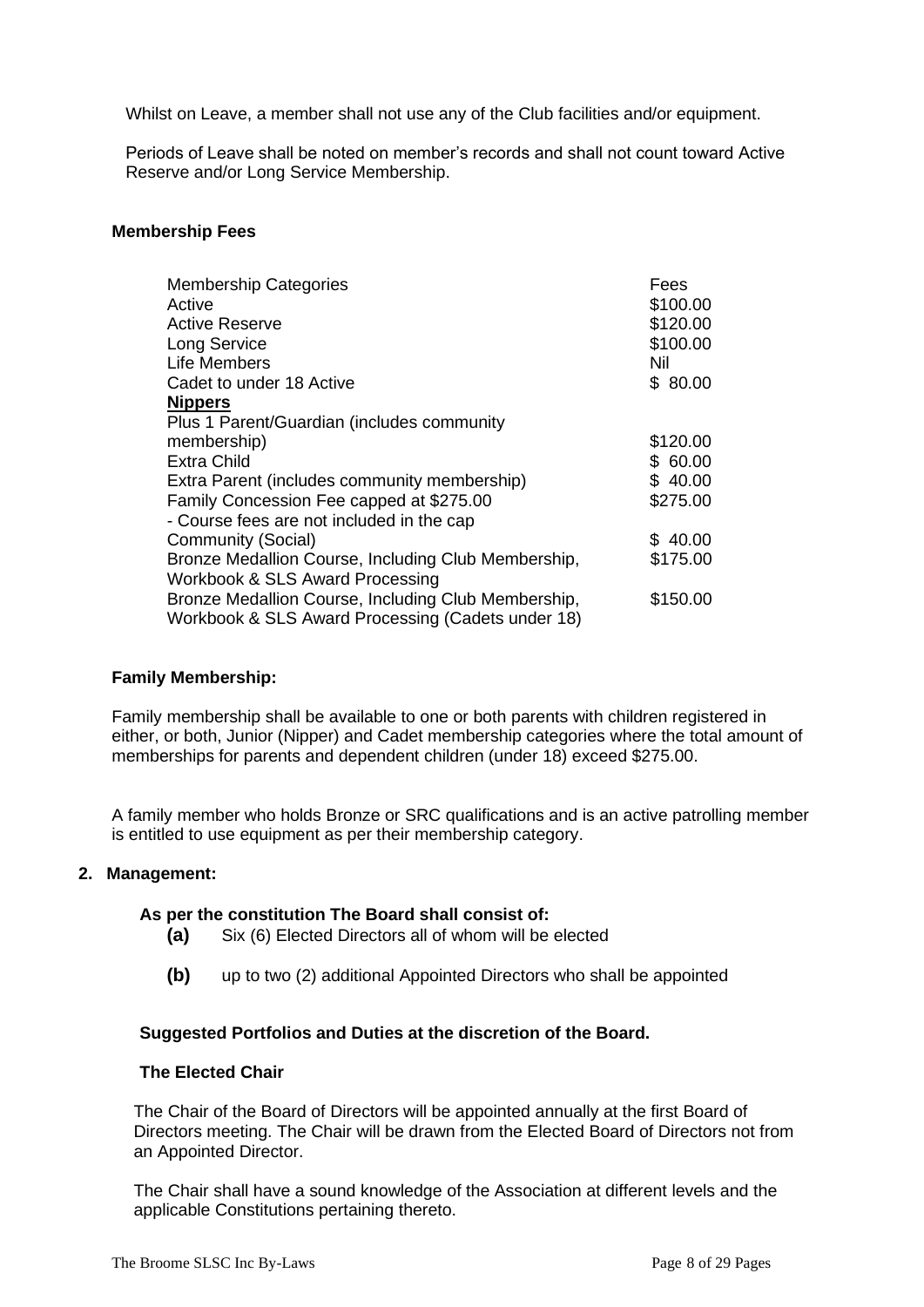The Chair may also be known as the Director of Operations or President in relation to any relevant correspondence from SLSWA or other clubs.

#### **Administrator**

The Administrator is appointed by the Board. This is a paid position and reviewed annually. The Board under agreement may absolve this position and revert to a volunteer as Director of Administration.

The Administrator shall conduct the business and correspondence of the club under the direction of the Chair of the Board of Directors.

The Administrator shall assist in the registration and re-registration of all members.

The Administrator shall be responsible for the keeping of up to date and accurate records of the club and its members including Club Sponsors

The Administrator shall keep full and correct minutes of all proceedings and shall be responsible for the custody of all documents relating to the club.

The Administrator will coordinate the receipt of Annual Reports to be presented at the AGM

All club officers and directors shall submit a report at the end of the season with stats, awards, photos, and any other relevant information pertaining to their title and a summary of the season for inclusion into the club's annual report.

The Administrator does not have voting rights

#### **(a) Director of House**

The Director of House shall be responsible for premise use, hiring and bookings taken by the club administrator

The Director of House shall be responsible for all activities pertaining to the Club House including bar and club house operations requirements

#### **(b) Director of Life Saving**

The Director of Life Saving is responsible for the efficient servicing of the clubs Patrol Contract and shall coordinate and liaise with other officers and position holders to provide for the improvement of the efficiency of Surf Life Saving.

The Director of Life Saving may call meetings of club officers and position holders associated with activities conducted at the club's beach and shall generally ensure the well-being of the club's beach operations.

The Director of Life Saving shall chair the Beach Operations Committee.

The Director of Life Saving shall ensure that the club's commitments under its Patrol Contract are carried out by the club's patrols.

The Director of Life Saving shall arrange and roster the clubs Patrols and ensure the maintenance of an accurate and up-to- date record of members down hours, patrol hours performed and rescue and first aid activity from patrols and ensure that the patrol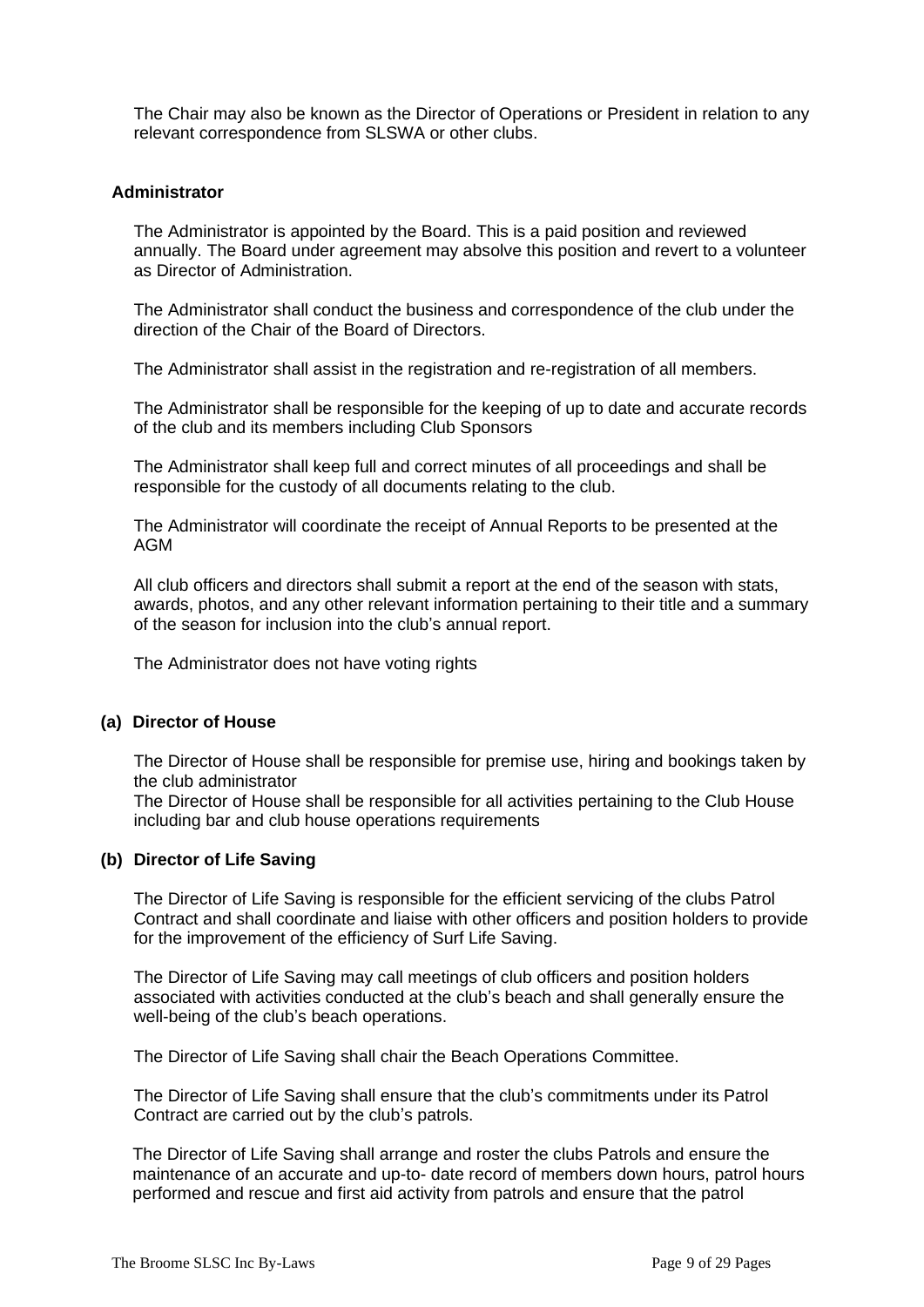equipment is up to date, in good working order and send all Patrol Logs to SLSWA on a monthly basis.

The Director of Life Saving shall ensure that all lifesaving equipment is fully operational and serviceable.

The Director of Life Saving shall be responsible for the operation and maintenance of the clubs IRB, ATV, Patrol Shelter and Beach Vehicle. The Director of Life Saving shall ensure that the appropriate logs and records are kept up-to-date, and that the equipment is kept in a serviceable condition ready for each weekend's patrols.

#### **(c) Director of Competition and Events**

The Director of Competition and Events will liaise with the Director of Lifesaving to determine the format of all Patrol and Club competitions.

The Director of Competition and Events shall liaise with the Board of Directors to select dates and organize the planning of carnivals held in Broome.

The Director of Competition and Events will liaise with all external bodies for the coordination and efficient running of events including appropriate approvals such as triclub, NT titles, Sunset, Dragon boats.

The Director of Competition and Events shall ensure that all competition equipment is fully operational and serviceable.

#### **(d) Director of Education**

The Director of Education shall plan and coordinate all Surf Life Saving Award training and annual proficiency testing within the club, informing the Director of Life Saving of such activities.

The Director of Education shall coordinate and liaise with club trainers and assessors to meet the requirements of the Club.

The Director of Education will coordinate all Surf Life Saving Commercial awards and proficiencies.

#### **(e) Director of Youth Development**

The Director of Youth and Development shall be responsible for the coordination and operation of the clubs Junior and Cadet Activities.

The Director of Youth and Development shall liaise with the Director of Education to plan for Surf Life Saving awards and proficiencies.

#### **(f) Director of Buildings**

The director of building and development shall facilitate and liaise with the Board in all aspects of the club building.

The Director of Building shall facilitate all maintenance and repairs of all buildings pertaining to the Broome Surf Lifesaving Club.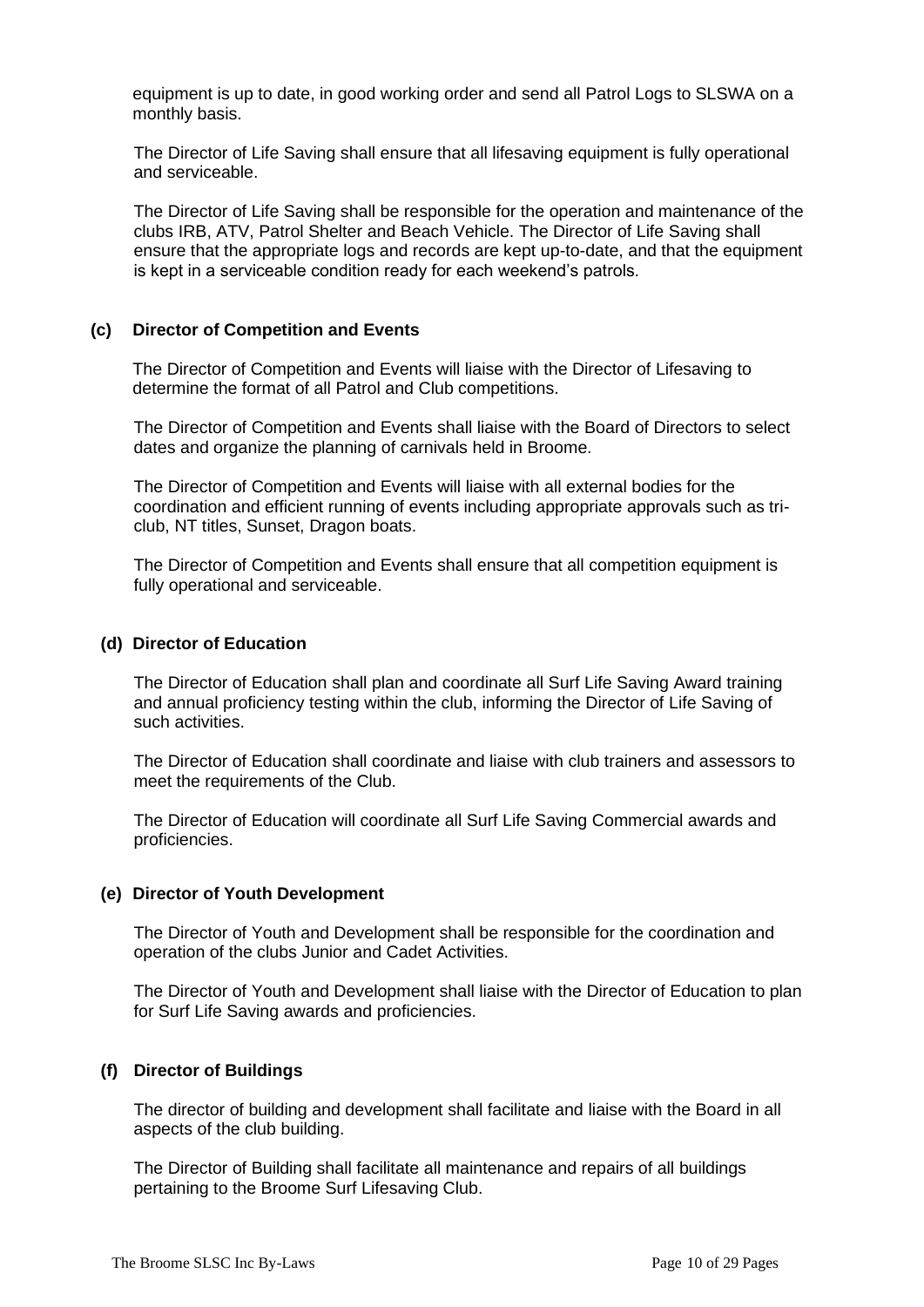The Director of Building Maintenance and Development shall coordinate new development, extensions, building grants, funds and leases in liaison with the Board.

#### **(g) Director of Public Relations (Appointed Director)**

The Director of Public Relations shall be responsible for the furthering of the club's image to the public.

The Director of Public Relations shall liaise with the Administrator and prepare material for the media and other avenues of publicity. Including social media, newsletters, radio and newspapers.

The Director of Public Relations shall promote and coordinate social activities for the club.

### **(h) Director of Finance (Appointed Director)**

The Director of Finance shall present a Statement of Accounts as prepared by the Administrator to the Board of Directors

The Director of Finance shall liaise with all Directors regarding growth, how to increase revenue and what are the current years expectations in order to plan budgets, a business case and provide up to date analysis to the Board of Directors.

The Director of Finance shall arrange the preparation and presentation of an Annual Balance Sheet and Statement of Account to be presented, duly audited, to the Annual General Meeting of the club.

#### **Club Officers**

#### **(a) Competition Officer:**

The Competition Officer may be appointed by the Director of Competition and Events.

The Competition Officer shall conduct all patrol club beach events (as per By Laws Volume 2), allot members handicaps for club events, and maintain an accurate and up-todate record of members times, placing and points for each event.

The Competition Officer shall periodically display on the club notice board results of events and an updated table listing the progressive points for each club member.

The Competition Officer shall be responsible for the fostering of surf coaches and coaching programs aimed at improving the standard of competition within each competition area.

#### **(i) Junior Activities Office**r

The Junior Activities Officer is an appointed paid position by the Board of Directors. Renumeration of \$2000 per annum will be reviewed annually at the discretion of the Board and availability of a volunteer.

The Junior Activities Officer shall be responsible for the coordination and operation of the clubs Junior Activities

The Junior Activities Officer shall ensure that training is provided to allow Junior members to compete at all available levels of competition and to oversee all facets of the junior activities.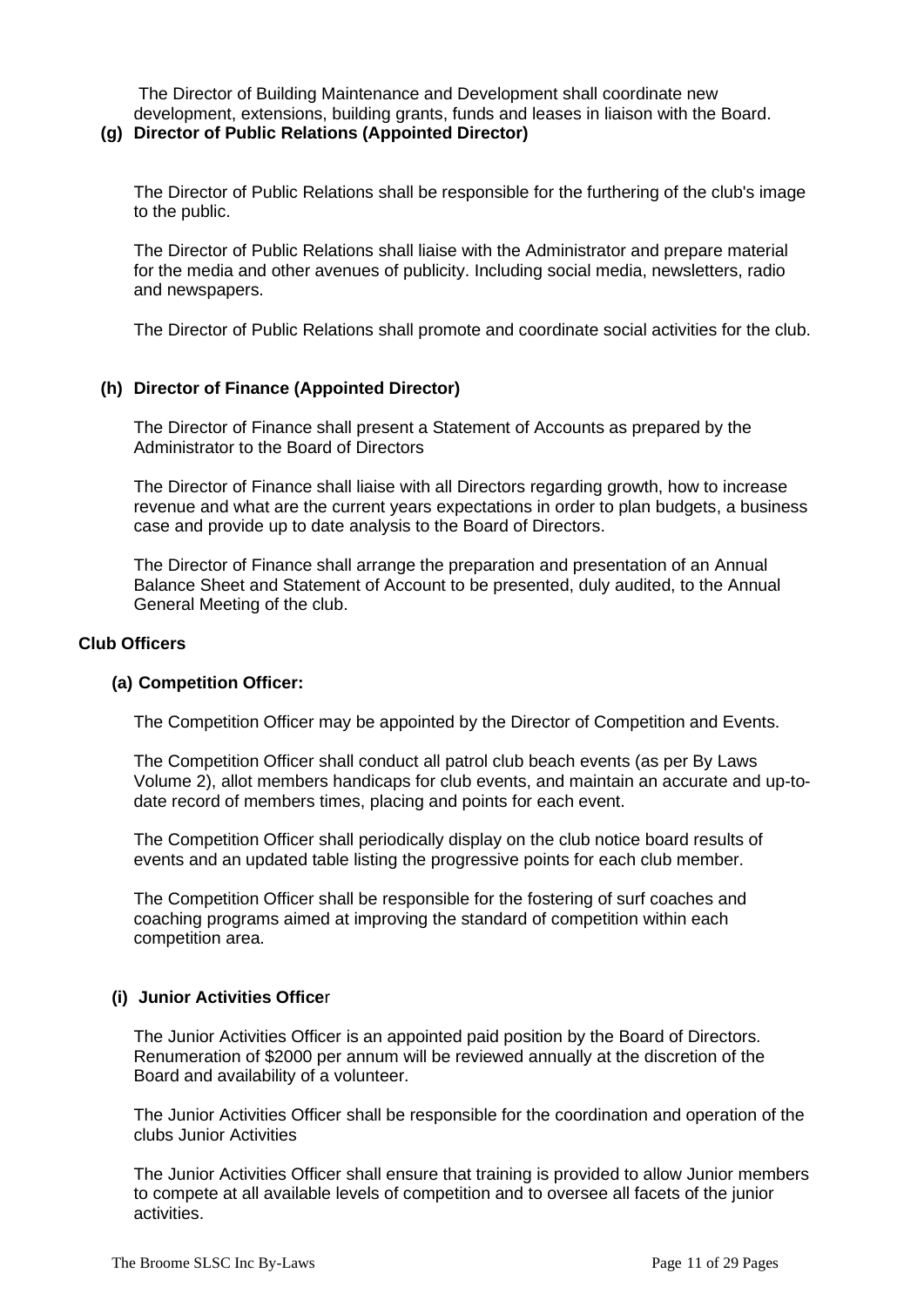Organize committee meetings to plan events & delegate jobs accordingly. Liaise with all junior officers re: surf certificates, proficiency criteria, water safety, parents, yearly stats, registrations & member protection. Report to the Director of Youth and Development on proposals, events, problem areas & progress. Set up the junior side of the club's yearly calendar to follow & help run smoothly with senior events. Organize the end of year presentations with all other junior officers for awards, trophies, certificates & shields.

The Director of Youth and Development may form a committee to assist with the running of the junior program. Positions may include;

- **Junior Water Safety Officer**
- Parent Coordinator
	- Member Protection Officer<br>■ Lunior Examiner/Instructor
	- Junior Examiner/Instructor
	- **■** Junior Fundraising Coordinator
	- Coordinator five to seven-year old's
	- Age Managers u/8 to u/13

#### **(b) First Aid Officer:**

The First Aid Officer shall ensure that the First Aid equipment is adequately stocked and fully operational.

The First Aid Officer shall report to the Director of Life Saving

#### **(c) Patrol Captain:**

Patrol Captains shall ensure that the club's commitments under its Patrol Contract are carried out efficiently and effectively.

The Patrol Captain is, in charge of all operations in the event of a rescue or other emergency situations whilst on patrol.

The Patrol Captain shall select and mark the safe swimming area(s) on the beach and shall ensure that such areas are kept free from potentially dangerous surf craft and equipment.

Patrol Captains shall endeavor to improve the proficiency of patrol members by carrying out simulated rescues and other activities during patrols.

Patrol Captains shall assist the Director of Life Saving in the control of members down hours by taking responsibility for their own Patrol members.

Patrol Captains shall report to the Director of Life Saving

#### **(d) Board and Ski Manager:**

The Board and Ski Manager shall be responsible for the use and maintenance of the club's competition boards and skis.

The Board and Ski Manager shall coordinate the use of club boards and skis by the members and shall endeavor to provide for the instruction of members in their use.

The Board and Ski Manager shall report to the Director of Competition and Events.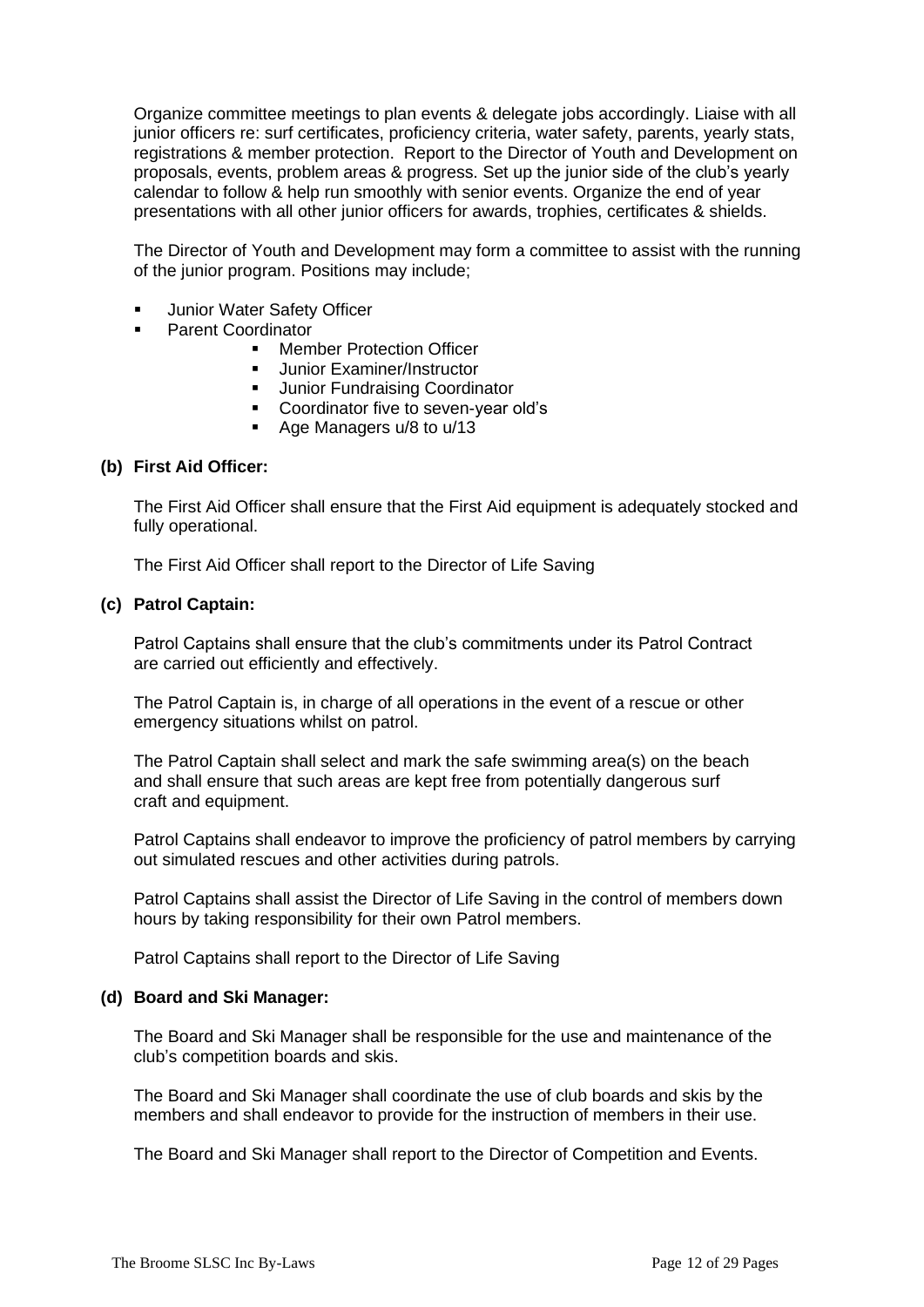#### **(e) Boat Captain:**

The Boat Captain shall be responsible for the use and maintenance of the club's surf boats and ancillary equipment.

The Boat Captain shall coordinate the use of club surfboats by the members and shall endeavor to provide for the instruction of members in their use.

The Boat Captain shall report to the Director of Competition and Events.

#### **(f) Cadet Officer:**

The Cadet Officer shall be responsible for the induction of Cadet Members.

The Cadet Officer shall liaise between Cadets and relevant club officers in the areas of instruction, competition and training, patrols and other club duties.

The Cadet Officer shall report to the Director of Youth and Development

#### **The Sponsorship Officer:**

Shall liaise with the Administrator to update annual sponsorship packages.

Work with the Administrator for distribution of Sponsorship packages for ongoing sponsorship

Liaise with the Director of Finance, report to the Board of Directors and identify to the Board new sponsors.

#### **(g) Clothing Manager:**

The Clothing Manager shall coordinate the purchase and sales of Club clothing and other articles.

The Clothing Manager shall report to the Director of House.

#### **(h) Bar Manager:**

The Bar Manager will be responsible for the ordering and audit of all stock. The Board of Directors shall appoint the Bar Manager which may be a paid position at the discretion of the Board and availability of a volunteer.

The Bar Manager will coordinate volunteer bar staff,

The Bar Manager will be responsible for opening and closing the bar, cleaning of the bar facilities, washrooms and surrounds.

#### **3. Standing Committees**

The Board of Directors at its discretion may decide to appoint committees to assist with running the Club.

#### **(a) Beach Operations Committee:**

The Beach Operations Committee shall consist of the Director of Life Saving, Director of Education and Training, Examination Coordinator, Competition Officer, Cadet Officer, Director of Youth and Development Officer, Boat Captain, Gear Officer, Mobile Services Officer and Board and Ski Managers. Five to form a quorum.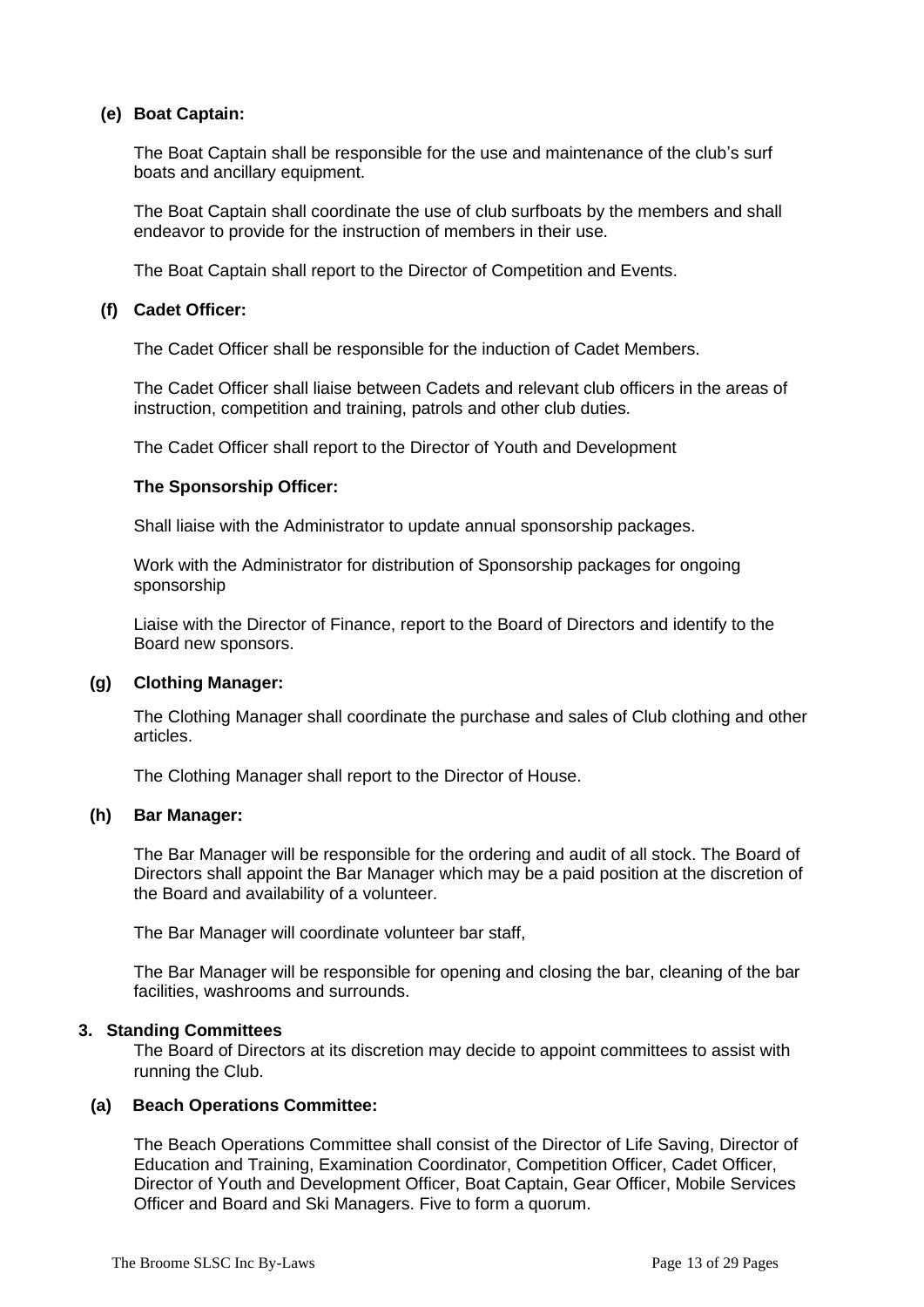Any other position holder whose area of responsibility is dealt with by the Beach Operations Committee may also attend Beach Operation Committee meetings.

Any other club member may attend Beach Operations Committee meetings as a visitor. Such visitors may not enter into the discussion or debate except through the Chairperson.

The Beach Operations Committee shall be responsible for the work pertaining to Surf Life Saving as practiced at the club's beach. It shall have the right to introduce any new or improved method(s) in an effort to improve the efficiency of Surf Life Saving.

The Chairperson of the Beach Operations Committee shall be the Director of Life Saving. In his or her absence, the Chairperson shall be the Director of Competition and Events.

The Chairperson shall have a deliberate vote as well as a casting vote.

The Beach Operations Committee shall meet at least once a month and as required.

All applications for leave, Active Reserve or Long Service membership shall be dealt with by the Beach Operations Committee, in accordance with, respectively, 1 (xii), 1 (v) and 1 (vi) above.

The Director of Life Saving shall report on the Beach Operations Committee at the subsequent Board of Directors meeting

#### **(b) House Committee:**

The House Committee shall consist of the Director of House, Premises Manager, Bar Manager, Public Relations Officer, Social Coordinator and Clothing Manager. Three to form a quorum.

Any other position holder whose area of responsibility is dealt with by the House Committee may also attend House Committee meetings.

Any other club member may attend House Committee meetings as a visitor. Such visitors may not enter into the discussion or debate except through the Chairperson.

The Committee shall be responsible for the upkeep and coordination of Club facilities. It shall be responsible for social activities and the promotion of the Club. It shall have the right to introduce any new or improved method(s) in an effort to improve the efficiency of the Club.

The Chairperson of the House Committee shall be the Director of House. In his or her absence, the Chairperson shall be the Bar Manager.

The Chairperson shall have a deliberate vote as well as a casting vote.

The House Committee shall meet at least once a month and as required.

The Director of House shall report on the House Committee at the subsequent Board of Directors meeting.

#### **(c) Judiciary Committee:**

The Judiciary Committee shall be elected in accordance with the Constitution.

Any member who infringes the Constitution or By-laws of the club or in any way misconducts him or herself either on the club premises or during the course of any activities of the club at any place, or whilst acting as a member of the club at any place, or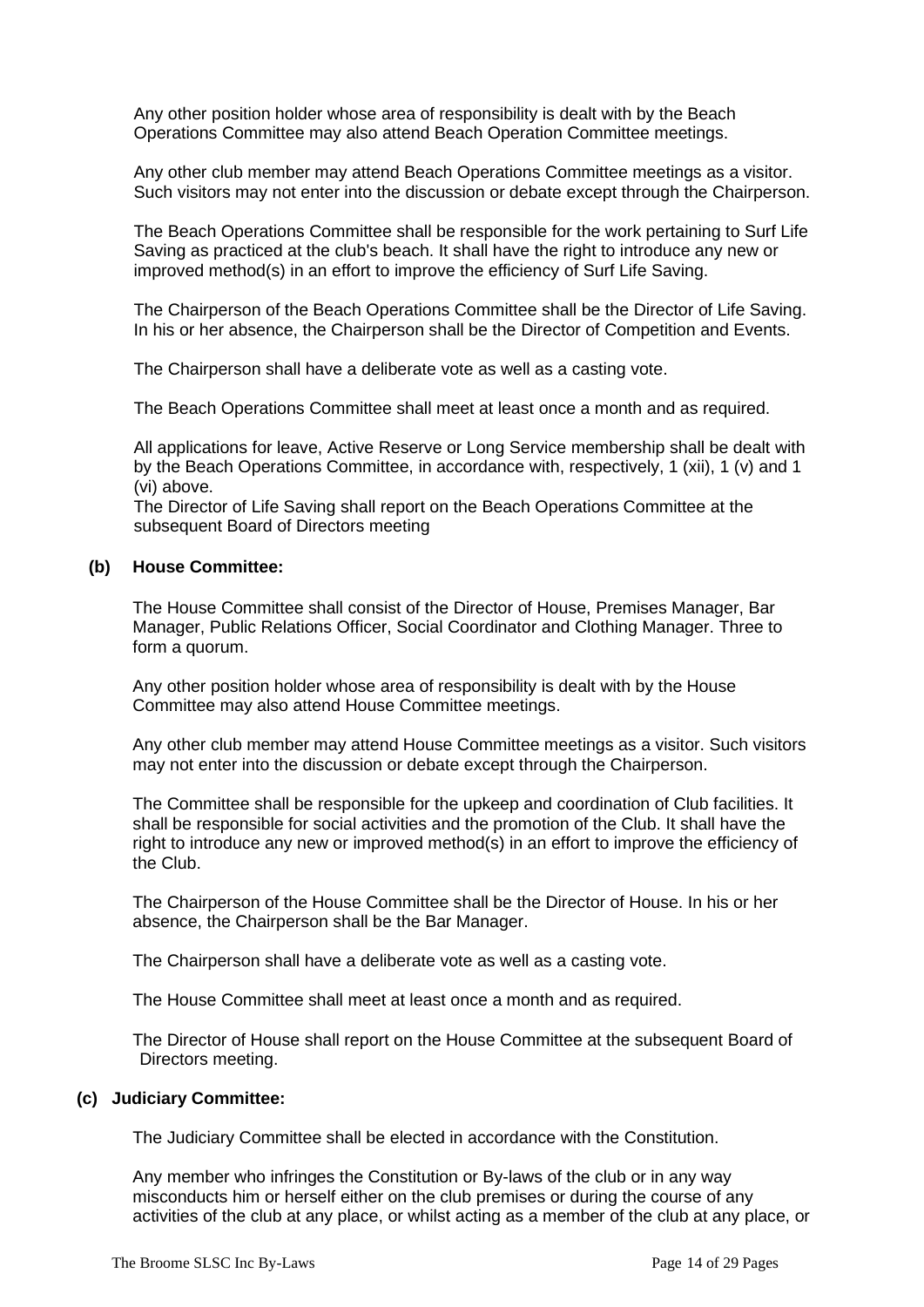performing duties on behalf of the club or in any way by his or her actions discredits the club, may be called upon by the Judiciary Committee to show cause why he or she should not be punished. The Judiciary Committee, if satisfied that the member has been guilty of such infringement or misconduct as aforesaid, may punish or suspend such member from the club.

A member dealt with by the Judiciary Committee shall have the right to appeal in writing within fourteen (14) days to the Board of Directors whose decision shall be final.

#### **(d) Selection Committee:**

The Selection Committee shall consist of the Director of Life Saving and Competition **Officer** 

Consideration will be given to advice received from the area head coaches.

### **(e) Junior Committee:**

The Junior Committee is chaired by the Director of Youth and Development and made up with the following officer positions:

- Director of Youth and Development
- Junior Activities Officer
- Parent Coordinator
- Junior Secretary/Treasurer
- Water Safety Officer
- Examiner/Instructor
- 5-7year old's Coordinator
- Under eight Age Manager
- Under nine Age Manager
- Under 10 Age Manager
- Under eleven Age Manager
- Under twelve Age Manager
- Under thirteen Age Manager

#### **(g) The Junior Committee will be responsible for organizing the junior club program**.

#### **4. Standing Orders at Meetings**

- **(i)** Members may request to attend a Directors Meeting if agreed to by the Directors. They may have agenda items on the minutes. They have no voting rights at this meeting as set out in the Constitution
- **(ii)** Any member wishing to speak shall address the Chairperson respectfully. Items must be placed on the agenda prior to the meeting.
- **(iii)** No member shall speak more than once to a question except in explanation or reply.
- **(iv)** A member who formally seconds a motion or amendment without making a speech may speak in support at a subsequent state of the debate.
- **(v)** A reply shall be allowed only to a member who has moved a substantive motion.
- **(vi)** No member shall use offensive or unbecoming words.
- **(vii)** No member shall digress from the subject under discussion and imputations of improper motives and all personal reflections on members shall be deemed disorderly.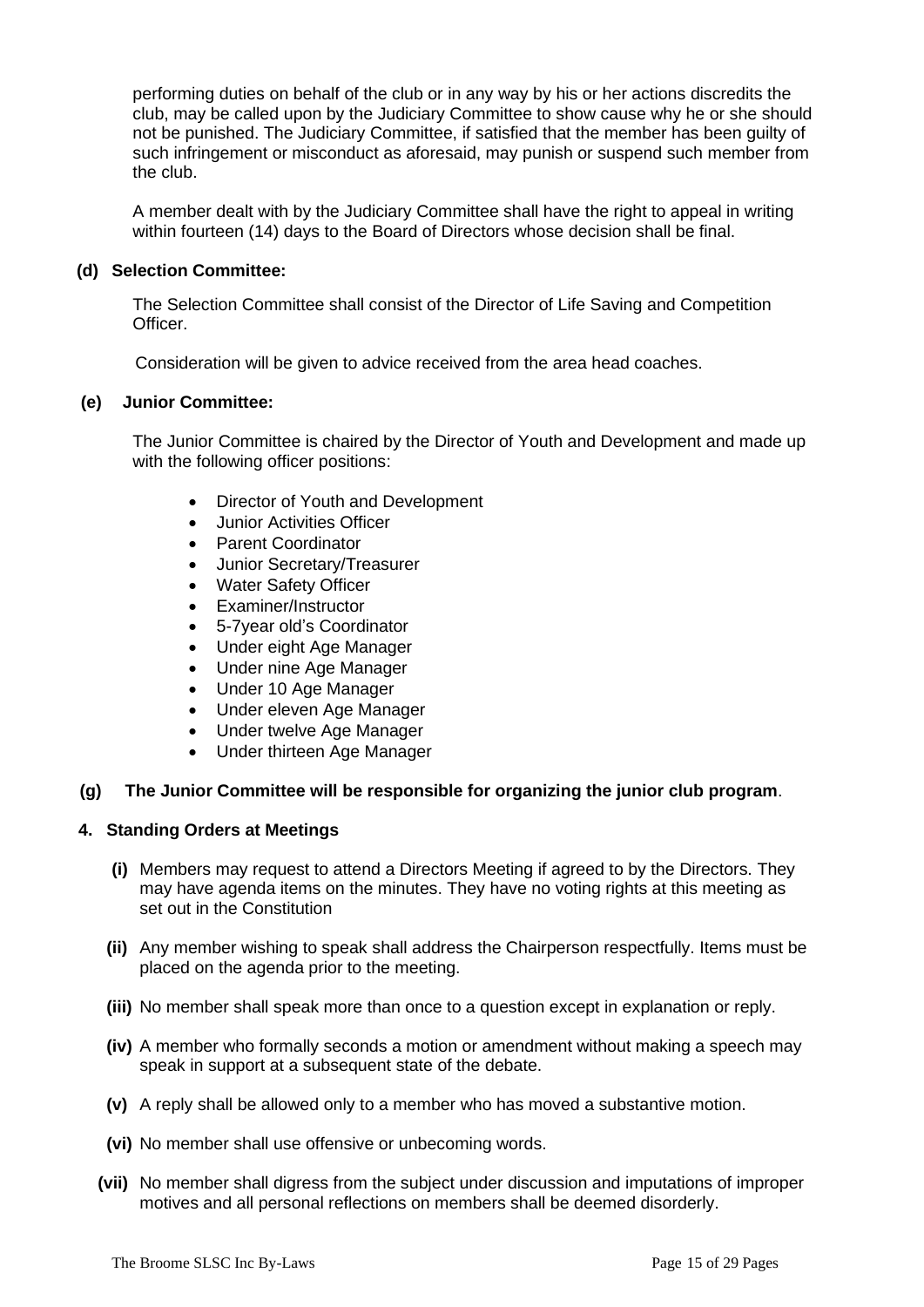- **(viii)** Whenever the Chairperson rises during debate the member then speaking shall cease and sit down.
- **(ix)** No member shall interrupt another whilst speaking except on a point of order.
- **(x)** Any member during the debate may raise a point of order, when the member then speaking shall sit down until the point of order has been decided. The member rising to order shall state concisely the point of order and the Chairperson, without further discussion, shall give a ruling.
- **(xi)** It shall be competent for any member to move a motion of dissent from the Chairperson's ruling. The mover of the motion of dissent shall concisely state his or her point. The seconder and the Chairperson only may speak to the motion.
- **(xii)** A member may move the adjournment of the debate. If the motion is resolved in the negative the mover shall not be allowed to again speak on the question under debate. If the motion is resolved in the affirmative, the mover shall have the right of resuming the debate then or at the ensuing meeting. No member shall move the adjournment at the end of his or her speech.
- **(xiii)** At any time during the debate a member may without notice move "that the question now be put", and such motion, being duly seconded, shall then be put without debate; if carried, the question shall be put to the vote; if lost, the debate shall proceed.
- **(xiv)** An amendment may be moved on any original motion. The chairperson shall put the amendment to the meeting first; if carried, the original motion as amended shall be put to the meeting; if lost, the original motion shall be put to the meeting. When an amendment has been decided, a further amendment may be moved before the original motion is put to the meeting.
- **(xv)** The Chairperson shall refuse to receive any amendment which is, a direct negative, or which does not preserve the substance of the original motion.
- **(xvi)** It shall be lawful for the meeting to suspend standing orders, provided that the object of such suspension shall not be the rescinding of any resolution previously adopted

#### **(xvii) Order of business for Directors meetings:**

- **(a)** Apologies
- **(b)** Reading and confirmation of minutes
- **(c)** Business arising out of such minutes
- **(d)** Correspondence
- **(e)** Finance
- **(f)** Reports
- **(g)** Administrator
- **(h)** Motion of which due notice has been given
- **(i)** General business

#### **(xviii) Order of business for Annual General Meeting:**

- **(a)** Apologies
- **(b)** Reading and confirmation of minutes of previous Annual General Meeting.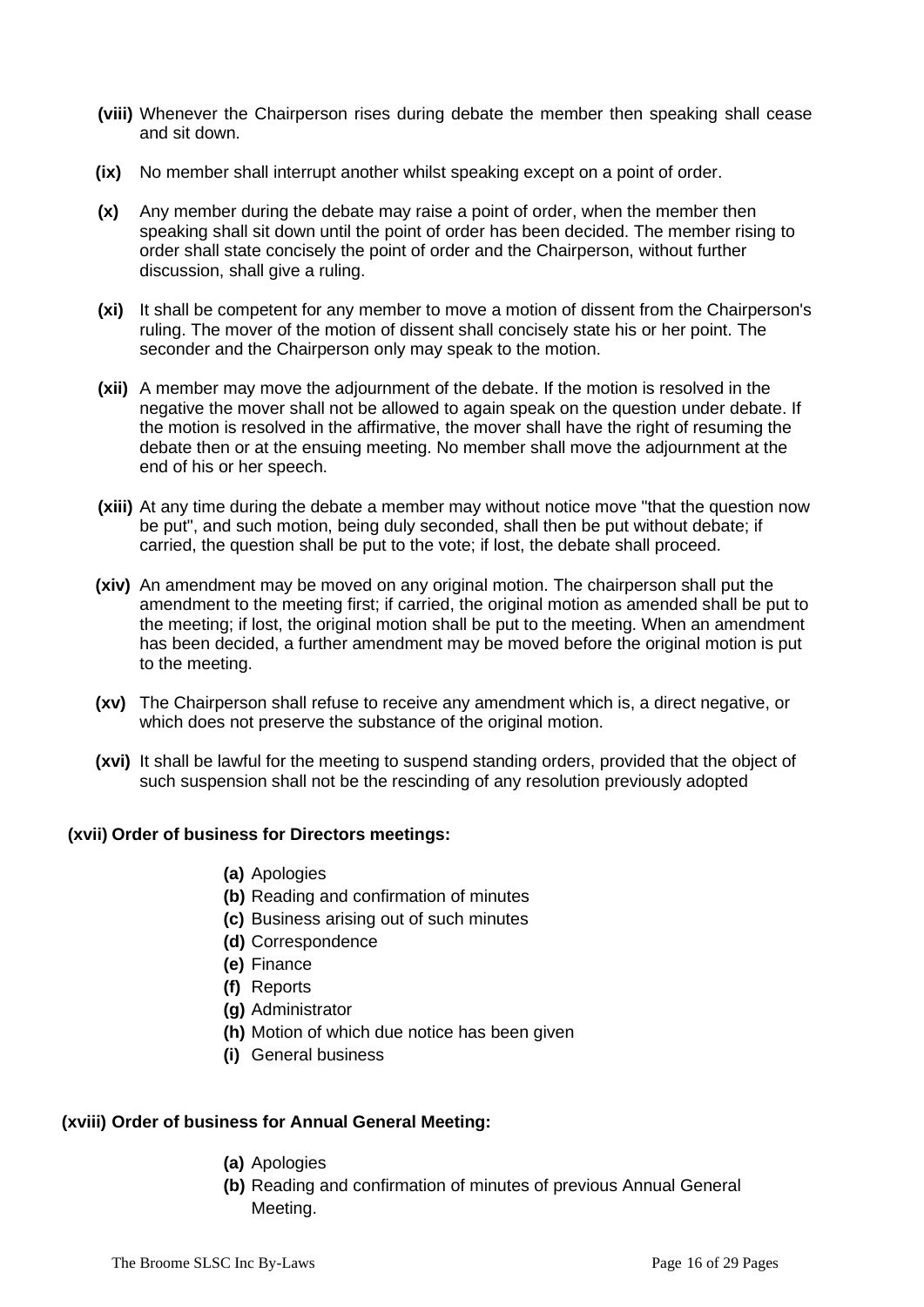- **(c)** Business arising out of such minutes.
- **(d)** Presentation of Annual Report and Audited Financials.
- **(e)** Endorsement of fees.
- **(f)** Election of Board Members and Officers of the club.
- **(g)** Notices of motion to amend Constitution and By-Laws
- **(h)** Nomination of Life Members
- **(i)** Nomination of Disciplinary committee

#### **(xix) Order of business for Special General Meeting:**

- **(j)** Apologies
- **(k)** Notices of motion to amend Constitution and By-Laws
- **(l)** Notice of motion for which the meeting was called

### **5. Procedure for Club Hire:**

- **(a)** All club hire will be done through the Club Administrator. An invoice will be raised which shall also be considered a receipt off all monies paid.
- **(b)** The Club Administrator shall supply prospective hirers with the club booking application and hire contract.
- **(c)** Hirer shall submit the booking application to the Club Administrator with the appropriate fee and bond.
- **(d)** On receipt of the fee and paperwork, the Club Administrator will coordinate the hiring of the club, and the post hire cleaning.
- **(e)** The Club Administrator shall then return all or part of the bond depending on the condition of the club upon inspection by the Club Administrator
- **(f)** The administrator shall liaise with the director of house on all club hires
- **6. Dog Policy:** 
	- **(a)** No dogs are allowed on the premises
	- **(b)** If a dog owner is using the Club facilities, dogs are not to be tethered to any structure in and around the licensed area at any time.
- **7. Statement of Values;**
	- **(a)** The Board of Directors of the Club wants to encourage members to value and enjoy their clubrooms as they would their own homes. We believe that members should be given every opportunity to pursue enjoyment of the Club, consistent with the rights of their fellow members. By fostering an attitude of mutual respect and cooperation, our common interest in a safe, pleasant, and well-maintained clubrooms can be achieved
	- **(b)** As a By-law of the Club, members are obliged to abide by the policy. Failure to adhere to the policy may result in disciplinary action taken against the member.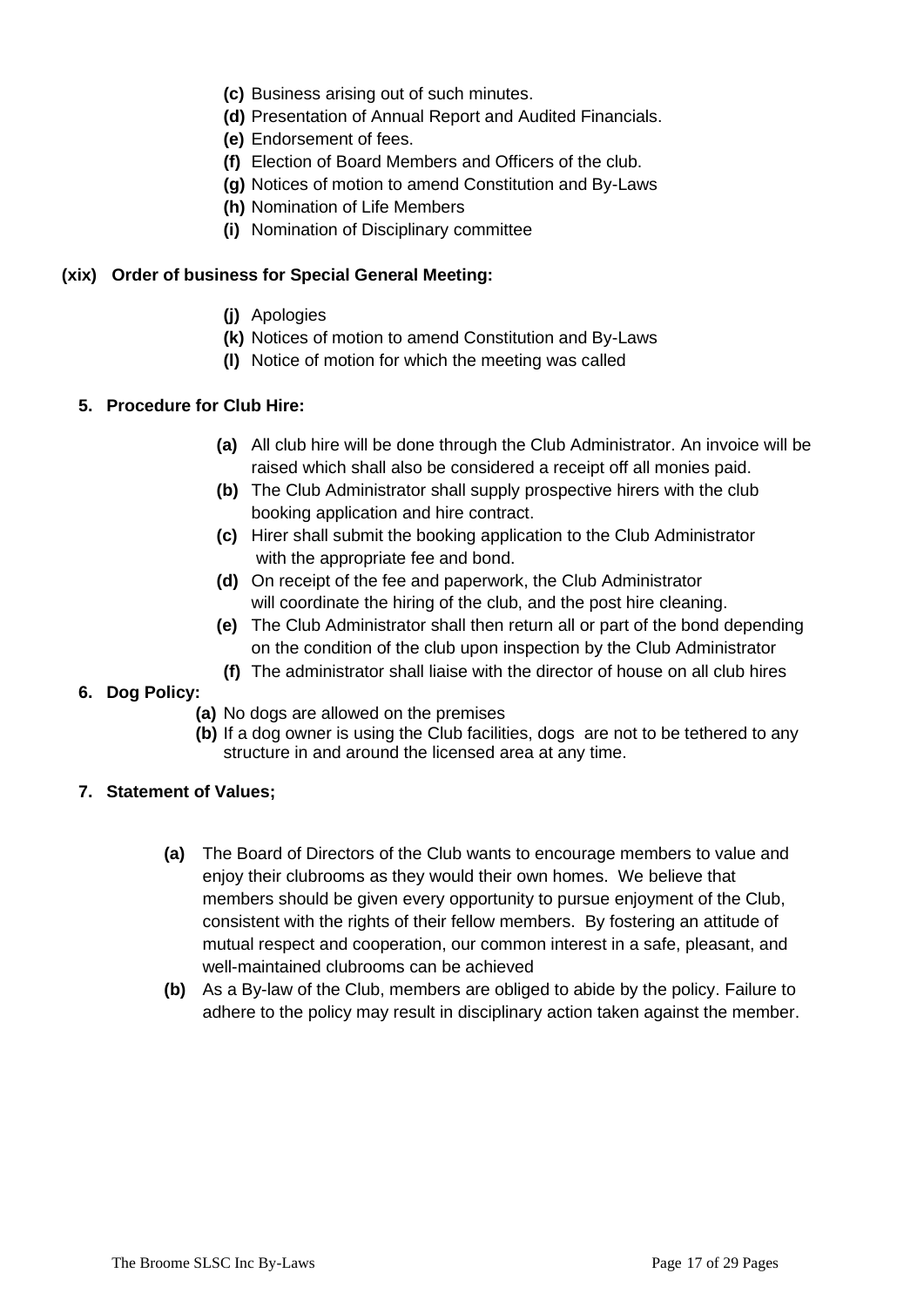### **8. Code of Conduct:**

Preamble

The Board of the Broome SLSC Inc. has developed this Code of Conduct for the guidance of Members and Members of the Board. Adherence to it is a condition of membership.

#### Definition

A code of conduct is "a set of standards of conduct that guide decisions based on duties derived from core values"

Why have codes of conduct?

The Board has developed this Code of Conduct to demonstrate an individual and group commitment to a high standard of ethical conduct in carrying out the duties of general control and management of the affairs, property and funds of the Association and as a tool to:

- Align, communicate and inspire high standards of behavior of the individual members of the Board to create a cohesive Board culture.
- Provide guidelines for decision making in areas of managerial discretion
- Provide a benchmark for self-evaluation
- Clarify the organisation's mission, values and principles
- Enhance internal culture and external image
- Instill confidence and trust by Members and the community
- Outline disciplinary action.
- Manage risk
- Spell out prohibited conduct.

#### **How will it be used?**

The code of Conduct will be used in conjunction with the Constitution, guidelines from the Department of Commerce (WA) and the policies and procedures of the Board to ensure the highest quality outcomes of ethical decision-making, recommendations and actions by the Board.

#### **Enforcement**

Each Board member will sign the Code of Conduct when elected to the Board with the clear understanding that failure to comply with the code may result in the Board requesting resignation from their position of trust as a Board member.

#### **Acceptance of the Code of Conduct**

As a member of the Board and a representative of The Broome Surf Life Saving Club Incorporated, I understand that when carrying out my duties I will exercise the highest standards of ethical conduct that is consistent with:

The legal requirements of the Association

- Constitution and Operating Procedures
- The WA Associations Incorporation Act 2015
- And other relevant laws

The Policies and Procedures of the Board

The values of The Broome Surf Life Saving Club Incorporated as expressed in the Constitution.

Society's accepted standards of what is right and good behavior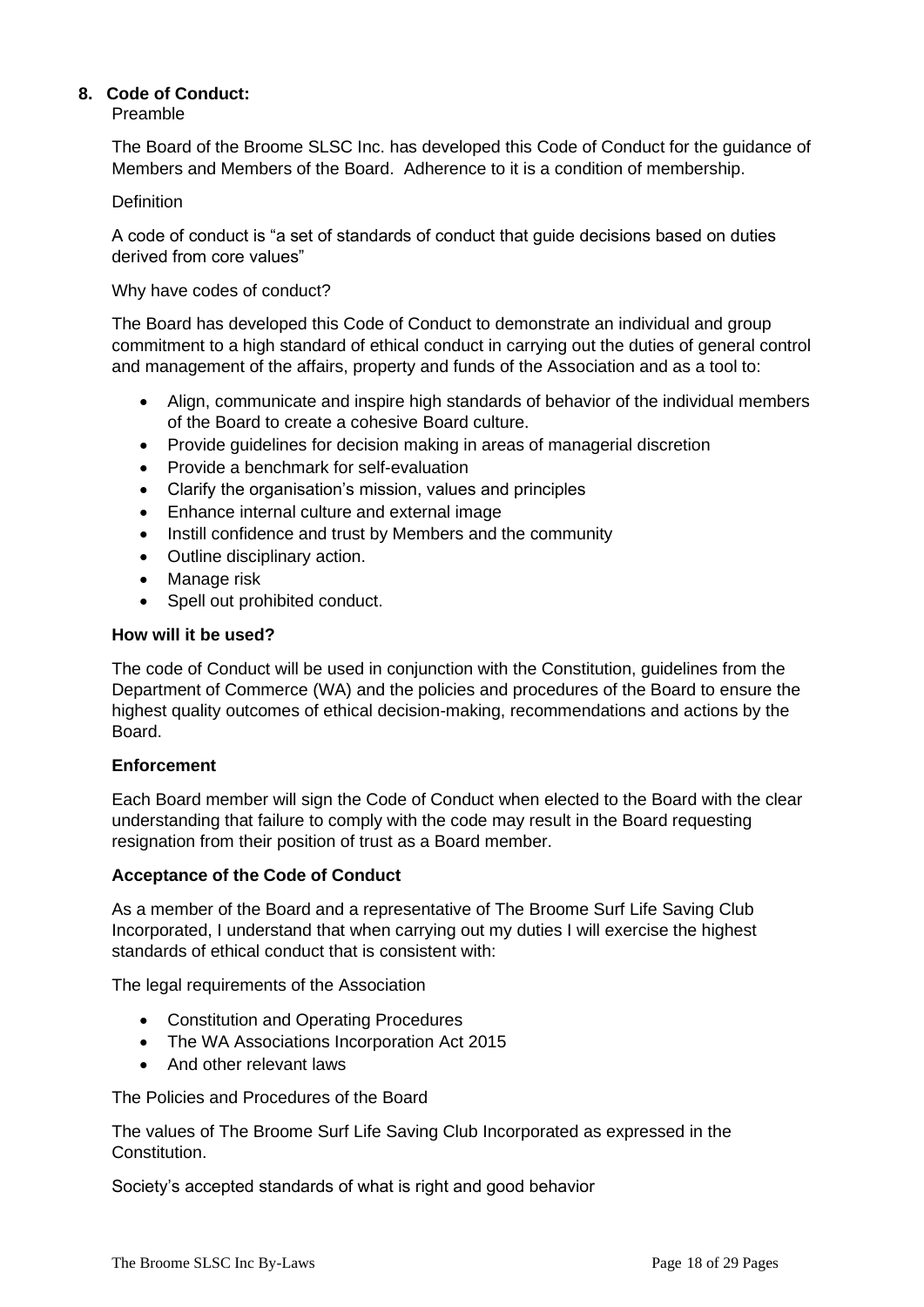- Be fair and take action not to discriminate
- Be honest and trustworthy
- Act with integrity
- Cause no harm
- Be tolerant of honest differences of opinion
- Act responsibly

If a conflict of interest arises, I will not participate in any decision making process that results in:

- Self-gain
- deception or cheating
- manipulation
- bias or unfair dealing
- or injury to the character and interests of the association.

I understand that information dealt with by the Board and the discussion surrounding it may be confidential and I undertake to respect that confidentiality.

I acknowledge that it is my responsibility to read the Constitution and Operating Procedures and any laws relevant to the carrying out of my duties as a Board member.

I agree that if I fail to comply with, or observe, any provision of this code, I may be required to tender my resignation as a member of the Board.

| Name: |  |  |  |
|-------|--|--|--|
|       |  |  |  |
|       |  |  |  |

Signature:\_\_\_\_\_\_\_\_\_\_\_\_\_\_\_\_\_\_\_\_\_\_\_\_\_\_\_\_\_\_\_\_\_\_\_Date:\_\_\_\_\_\_\_\_\_\_\_\_\_\_\_\_\_\_\_\_

#### **Disciplinary Committee**

This committee will act to preside over hearings when there is disagreement over a decision made by the board.

After the Directors have made a decision an individual who is in dispute of the decision has 10 days to contact the Board to appeal the decision. At this point the Disciplinary committee will be called to make a decision.

The Committee will determine how they will meet and determine the decision. They may choose to meet a board representative and individual together, separately or via written correspondence. Each party will however be given the opportunity to state their case.

Only three committee members need to be present at the meeting. Five members will be determined at the AGM each year.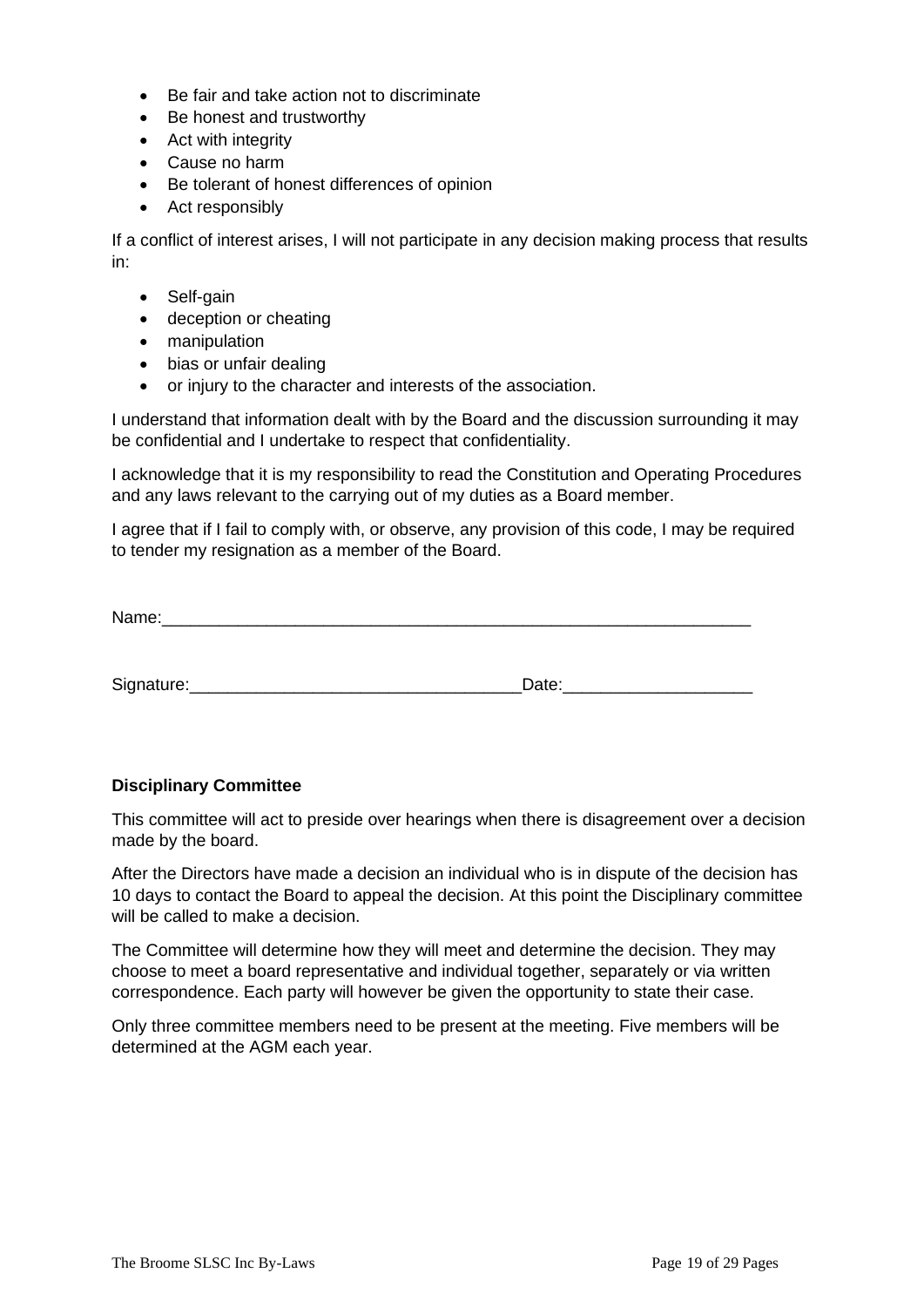**--------------------------------------------------------------------------------------------------------------------------- ---------------------------------------------------------------------------------------------------------------------------**

**Broome Surf Life Saving Club Incorporated**

## **By-Laws**

## **Volume 2 - Competition and Trophies**

- **1)** General
- **2)** Champion Patrol
- **3)** Aggregate Points Trophies
- **4)** Kim Male Shield 800 Metre Handicap
- **5)** Laurensen Shield 400 & 200 metre Handicap
- **6)** Broome Plumbing and Gas 400 Metre Handicap
- **7)** Tropicool Marathon
- **8)** Club Championships
- **9)** Club Awards
- **10)** Most Promising Cadet
- **11)** Best Patrol Member
- **12)** Best Club Member
- **13)** Encouragement Award

## **1. General:**

- **(i)** Club Competition: The Director of Competitions and Events through consultation shall arrange for a series of intra club events and other competitions to be conducted during the season. Included in these may be the following Trophy events:
	- **(a)** Champion Patrol
	- **(b)** Swimming Points (Highest Aggregate)
	- **(c)** Most Proficient
	- **(d)** Laurensen Shield (400m & 200m Swim Handicap)
	- **(e)** Male Shield (800m Swim Handicap)
	- **(f)** Broome Plumbing and Gas 400mSwim Handicap
	- **(g)** Tropicool Marathon
	- **(h)** Champion Patrol Competition
	- **(i)** Club Championships
	- **(j)** Other events as determined by the Director of Competition and Events

Unless otherwise stated in these By-laws, all competitions shall be run in accordance with the Competition Manual of Surf Life Saving Australia.

- **(ii)** No club member may win a Trophy event unless:
	- **(a)** all rostered patrols are complete prior to events in the case of single day events.
	- **(b)** he or she is fully financial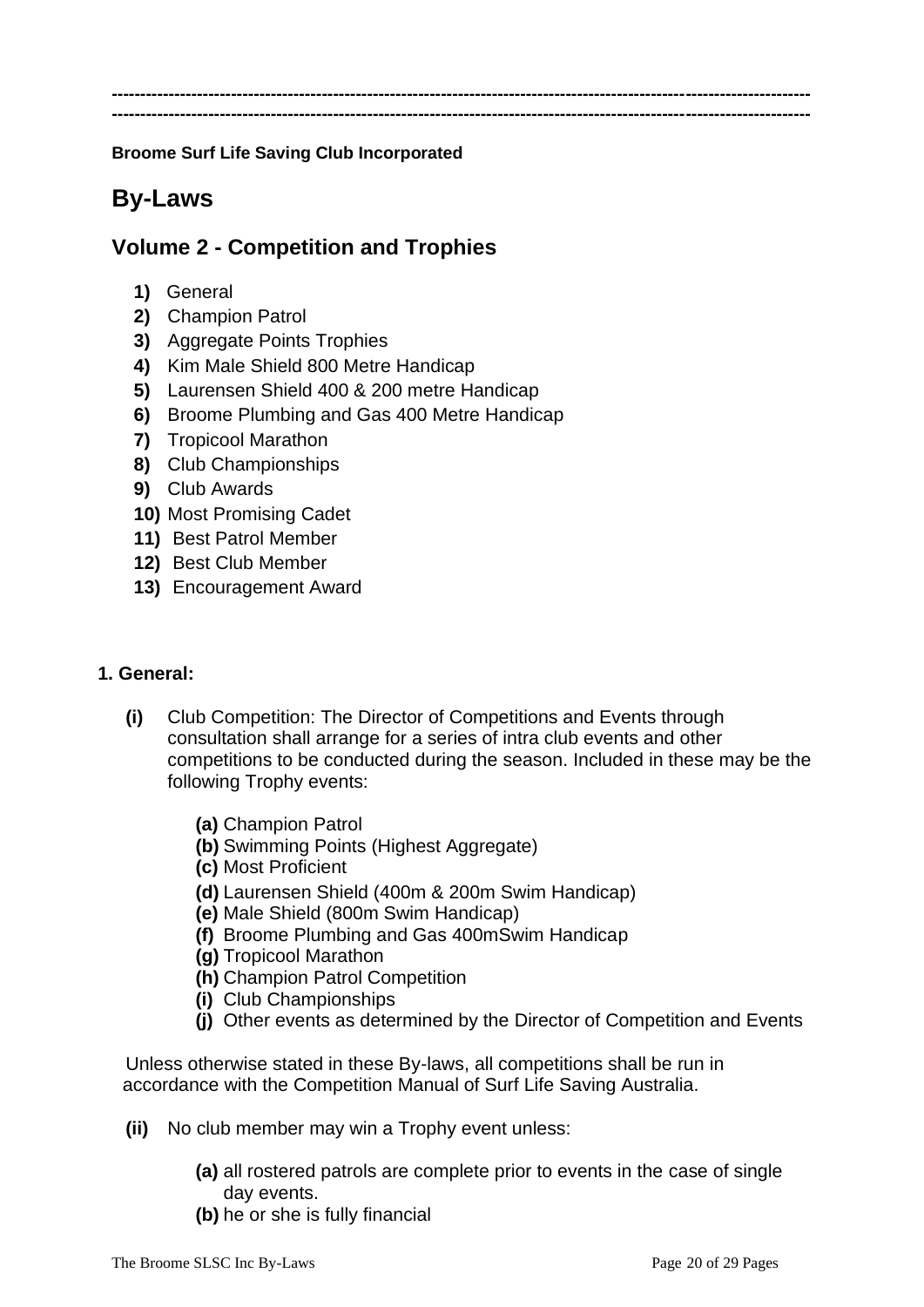- **(c)** he or she is qualified and proficient as required by Surf Life Saving Australia for the category in which the member is competing
- **(d)** he or she completes at least six swimming races for the season
- **(e)** he or she has completed at least three swimming races prior to the event for handicap trophies
- **(iii)** A club member who is down hours at the end of the season may not win any trophy.
- **(iv)** No club member on leave from Club duties may win a trophy.
- **(v)** A minimum of two eligible members is required to compete in any club competition in any category for a trophy to be awarded. Trophies, which are divided into Male and Female, shall be run mixed if there are insufficient numbers in either category
- **(vi)** Inter Club Competition: Club members who are qualified and proficient as required by Surf Life Saving Australia may represent the Club in inter club competitions conducted or approved by Surf Life Saving Australia. unless:
	- **(a)** he or she is Down Hours
	- **(b)** he or she is not fully financial
- **(vii)** Notwithstanding 1(vi) above, the Director of lifesaving may refuse a member permission to compete in any inter club competition
- **(viii)** The club may require any entry fees or other costs of competing to be borne by the member.
- **(ix)** No club member on leave from Club duties may take part in any inter club competition, except with the permission of the Director of lifesaving.
- **(x)** Selection Committee: The Selection Committee shall consist of the Director of lifesaving (Chairperson) and the director of Competition .
- **(xi)** The Selection Committee shall select teams for inter club competitions. Area coaches shall contribute to the selection for team events.
- **(xii)** Club teams: A Team Manager shall be appointed to all club teams travelling outside of the Broome area. All team members shall be subordinate to the Manager, and the Manager shall have the authority to take immediate action as necessary to maintain the discipline of the team. The Team Manager shall report occasions of misconduct to the Board of Directors.

## 2. **Champion Patrol:**

- **(i)** This competition shall be conducted by the Director of Lifesaving, in liaison with the Director of Education and Director of Competition and Events, to determine the Club Patrol most efficient in all areas of Club Duties, and to prepare patrol members for inspections.
- **(ii)** The precise format of the competition shall be determined and announced by the Director of Lifesaving at the commencement of the season, but shall contain the following elements:
	- **(a)** Patrol inspections checking for presence of members and equipment as laid out in the Club patrol Contract
	- **(b)** Lifesaving tasks
	- **(c)** Patrol members knowledge of lifesaving theory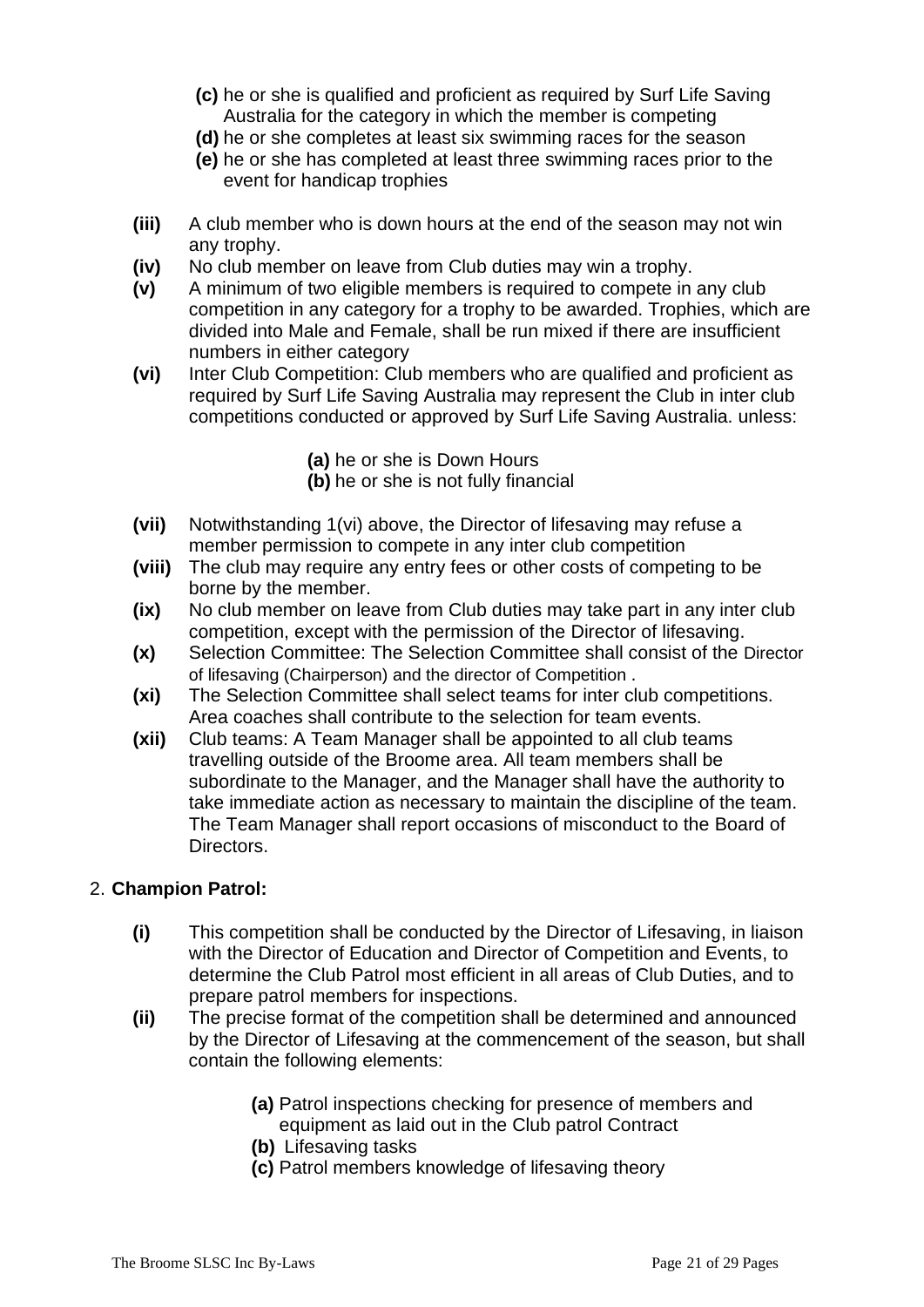## **3. Aggregate Points Trophies:**

- **(i)** Aggregate points for swimming and other events shall be awarded in the following categories:
	- **(a)** Cadet (under 16) **(b)** Junior (under 18) **(c)** Senior (18 - 40) **(d)** Veteran (over 40)
- **(ii)** Swimming point's races shall be run over a distance of approximately four hundred metres. The Competition Officer shall set handicap times to give all members as even a chance as possible. Aggregate points shall be awarded in each category as follows:
	- First............. 10 points Second......…9 points Third............. 8 points Fourth........... 7 points Fifth.............. 6 points Sixth............. 5 points Seventh……. 4 points Eighth........... 3 points Ninth............ .2 points All Others.…..1 point
- **(iii)** Points for other competition held shall be awarded in each category as follows:
	- First............ 6 points Second....... 5 points Third........... 4 points Fourth......... 3 points Fifth............ 2 points Sixth........... 1 point
- **(iv)** The Competition Officer shall from time to time display on the notice board running totals of Aggregate Points races.

#### **4. Kim Male Shield 800 Metre Handicap:**

- **(i)** This swimming event shall be held over a distance of approximately eight hundred metres, with the start and finish line being as near as possible to directly in front of the clubrooms.
- **(ii)** The Competition Officer shall set handicap times to allow every member as even a chance as possible of winning.
- **(iii)** A trophy shall be awarded for First place.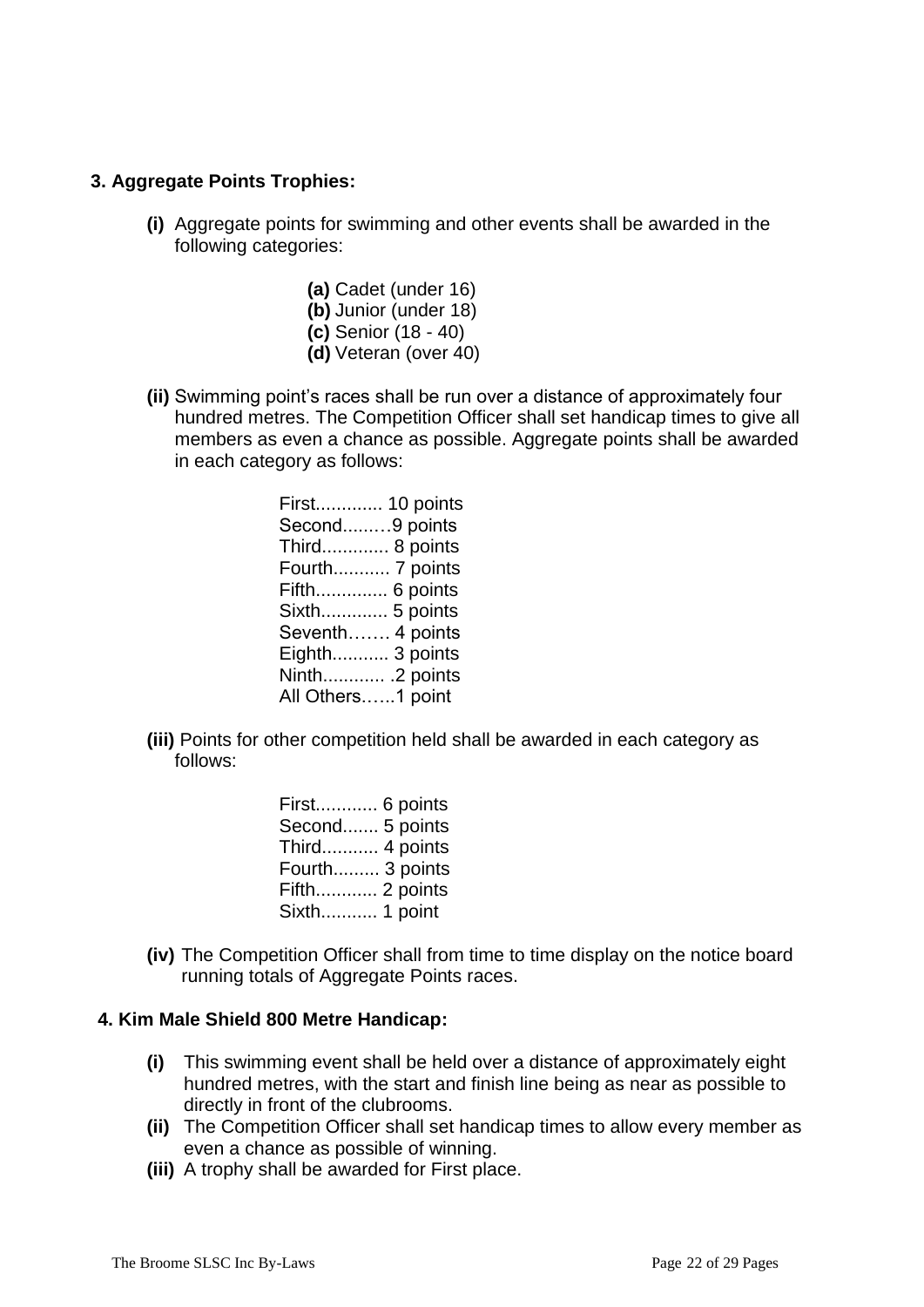## **5. Laurensen Shield 400 & 200 metre Handicap:**

**(i)** This swimming event shall consist of a 400-metre handicap swim, followed up 15 minutes later with a 200-metre handicap swim. The Competition

Officer according to performance may adjust the handicap times of the 200 metre swim. The winner is adjudged to be the first person to cross the line at the completion of the 200-metre swim.

- **(ii)** The handicapper shall set handicap times to give every member as even a chance of winning as possible.
- **(iii)** A trophy shall be awarded for First place.

## **6. Broome Plumbing and Gas 400 Metre Handicap:**

- **(i)** This swimming event shall be held over a distance of approximately four hundred metres, with the start and finish line being as near as possible to directly in front of the clubrooms.
- **(ii)** he Competition Officer shall set handicap times to allow every member as even a chance as possible of winning.
- **(iii)** A trophy shall be awarded for First place.

## **7. Tropicool Marathon:**

- **(i)** The course for the Tropicool Marathon shall be along the following lines:
	- o Start line being as near as possible to directly in front of the clubrooms.
	- o Run to a turning flag situated 500 meters south of the start line and return to a turning flag situated at the start line.
	- o Swim around buoys, a distance of approximately 400 meters and return to the start line.
	- o Run via the northern most staircase, across the top of the concourse and back to the start line via the Surf Club access driveway.
	- $\circ$  Run to a turning flag situated 500 meters south of the start line and return to a turning flag situated at the start line.
	- $\circ$  Swim around buoys, a distance of approximately 200 meters and return to the start line.
	- o Run via the northern most staircase, across the top of the concourse and back to the start line via the Surf Club access driveway, finishing at the Start/finish line.

## **(ii) Trophies shall be awarded as follows:**

- (a) First, second and third
- (b) First female
- (c) First u/16

Gaining first, second or third placing shall not preclude a competitor from winning either the female or u/16 categories.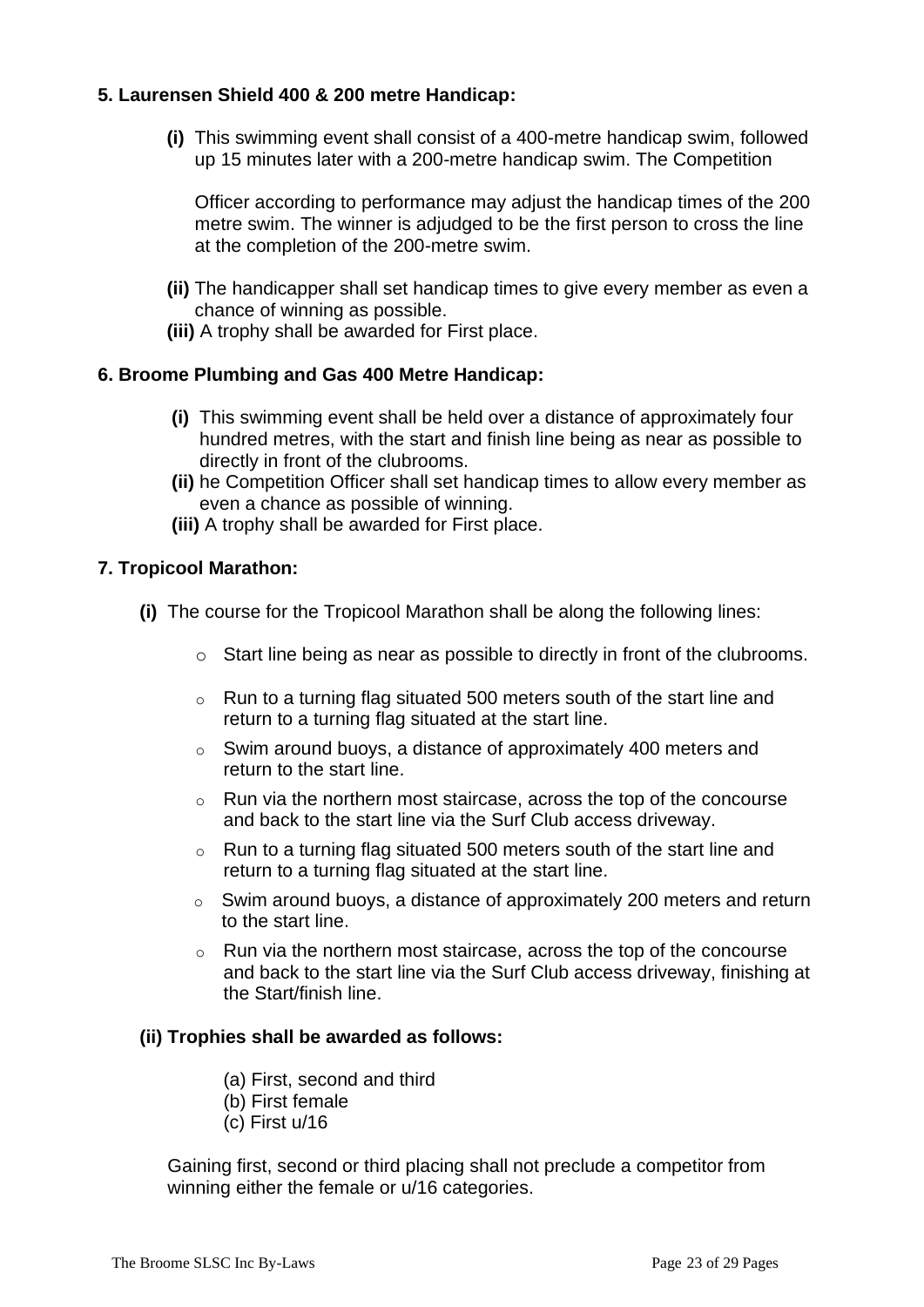## **8. Club Championships:**

Subject to 1 (iv) above, Club Championships shall be held in the following events:

- o Surf Race
- o Board Race
- o Single Ski Race
- o Iron Person Race
- o Beach Sprint
- o Beach Flags
- **(i)** The Club Championships shall be organised and conducted by the Director of Competitions and Events and the Competition Officer.
- **(ii)** Medallions will be awarded for First and Second place getters in all events.
- **(iii)** An overall point score will be kept in the following categories and a trophy awarded to the person who gains the most points over the Club Championships:
	- **(a)** Open Male
	- **(b)** Open Female
	- **(c)** Junior Male
	- **(d)** Junior Female
	- **(e)** Cadet Male
	- **(f)** Cadet Female

## **9. Club Awards:**

- **(i)** The Club shall award the following trophies each year to members who have given outstanding services:
	- **(a)** Most Promising Cadet
	- **(b)** Best Patrol Member
	- **(c)** Encouragement Award
	- **(d)** Best Club Member

Members must be financial and must have fulfilled any Patrol obligations as required to be eligible.

## **10. Most Promising Cadet:**

- **(ii)** This award shall be selected by the Director of Youth Development and Cadet Officer.
- **(iii)**The award shall be presented to the cadet member considered to have showed the greatest potential to succeed in all areas of Surf Life Saving.

## **11. Best Patrol Member:**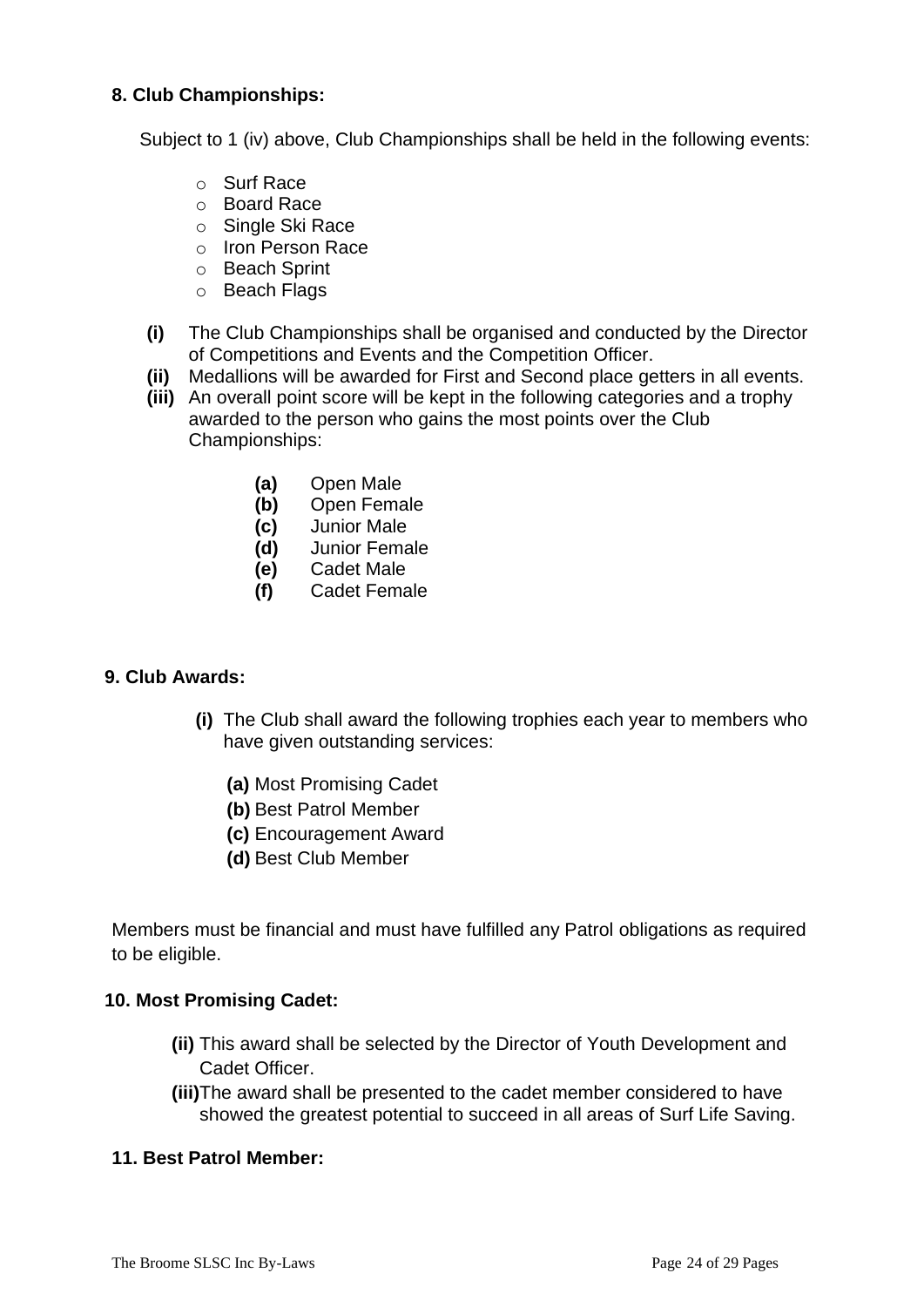- **(i)** This award shall be selected by the Director of Life Saving and Patrol Captains.
- **(ii)** The award shall be presented to the member who is considered to have been the most diligent in patrolling the beach, in terms of:
	- (a) patrol hours completed
	- (b) attitude to patrols and other club duties.
- **(iii)** A member who has been down hours at any stage during the season shall not be eligible to receive this award

### **12. Best Club Member:**

- **(i)** This award shall be selected by all members of the Board of Directors who will hold a confidential ballot. If required, the chairperson shall have the casting vote.
- **(ii)** Consideration shall be given to efforts by all members in all branches of Club activity. The award shall be presented to the member whose efforts and examples have contributed the most to the Club's efficiency and welfare.
- **(iii)** Consideration shall be given to efforts by all members in all branches of Club activity. The award shall be presented to the member who showed the greatest potential to succeed in all areas of Surf Life Saving.

### **13. Encouragement Award:**

**(i)** This award shall be selected by all members of the Board of Directors who will hold a confidential ballot. If required, the Director of Life Saving shall have the casting vote.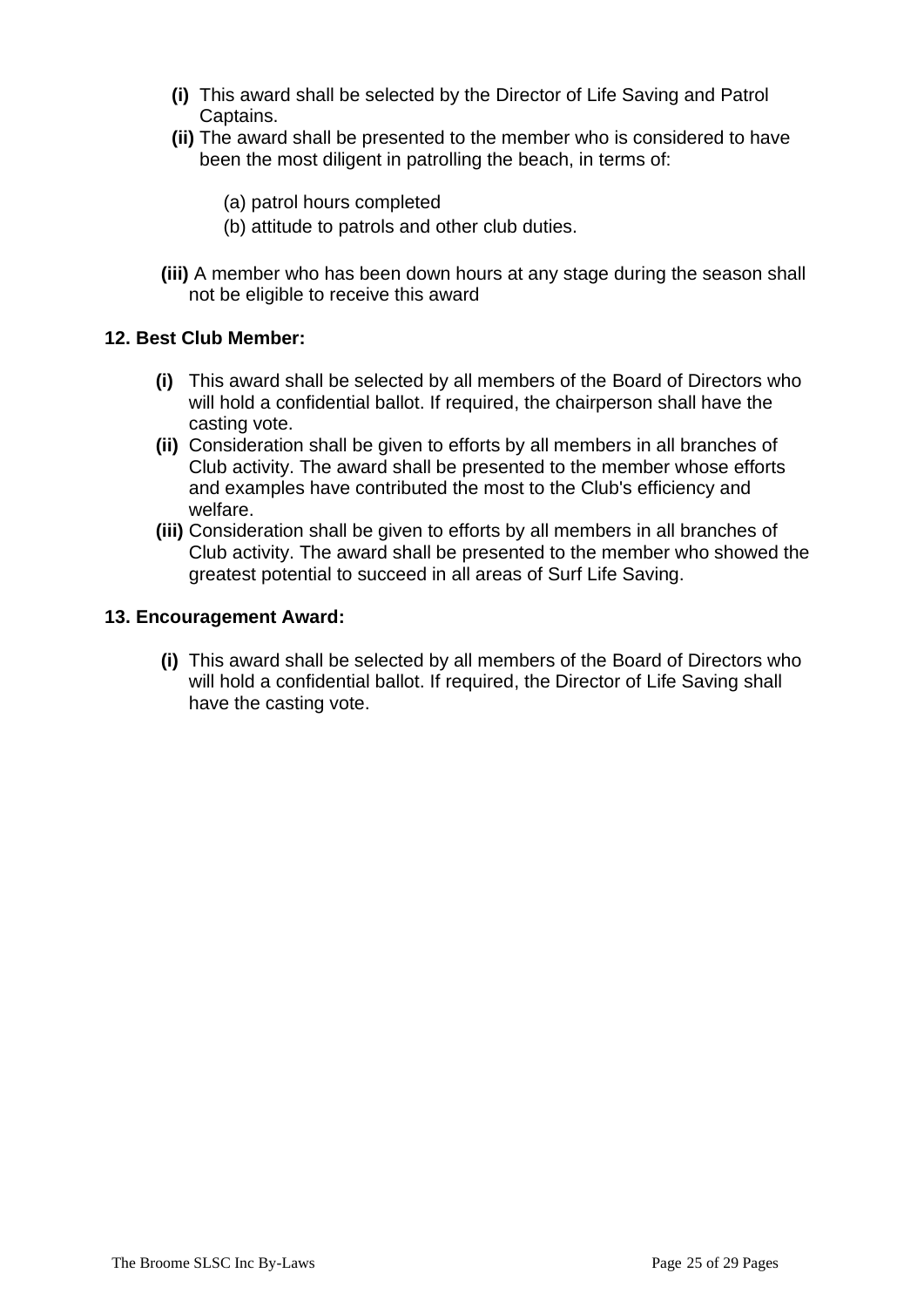# **Broome Surf Life Saving Club Incorporated**

**---------------------------------------------------------------------------------------------------------------- ----------------------------------------------------------------------------------------------------------------**

## **By-Laws**

## **Volume 3 – Operations**

- **1)** Patrol By-Laws
- **2)** Board and Ski By-Laws
- **3)** Surf Boat By-Laws
- **4)** First Aid Room By-Laws
- **5)** IRB By-Laws
- **6)** Beach Vehicles By-Laws

## **1. Patrol By-Laws:**

- **(i)** Each member is responsible for the efficient patrolling of the beach areas under the club's jurisdiction, as laid out in the club's Patrol Contract.
- **(ii)** Patrol members shall be ready to commence duty fifteen minutes before the appointed hour. Failure to do so will result in the member going down one hour.
- **(iii)** Patrol members shall not leave the Patrol area except with the permission of the Patrol Captain.
- **(iv)** Members who are unable to attend a Patrol shall arrange a substitute member, of similar qualifications and experience, to perform the Patrol in their place. The member arranging such a substitute shall be responsible in the event of the substitute not attending.
- **(v)** The patrol on duty each day shall ensure that all patrol equipment is placed in the appropriate position on the beach and shall ensure that all patrol equipment is returned to the Clubrooms, washed if appropriate, and correctly stored.
- **(vi)** Patrol members are under the direction and control of the Patrol Captain at all times whilst on Patrol. Patrol members shall immediately report any damage to equipment to the Patrol Captain. The Patrol Captain shall ensure that all damage is recorded in the appropriate log(s), and that the Patrol Officer is informed.
- **(vii)** A member who fails to attend a rostered Patrol without reasonable excuse or arranging a substitute shall be placed "Down Hours" and required to make up for every hour not attended.
- **(viii)** Members Down Hours are subject to the following conditions:
	- **(a)** hours must be made up from the start of a Patrol;
	- **(b)** such members will not be eligible to accumulate competition points
	- **(c)** or win trophies until all hours have been made up;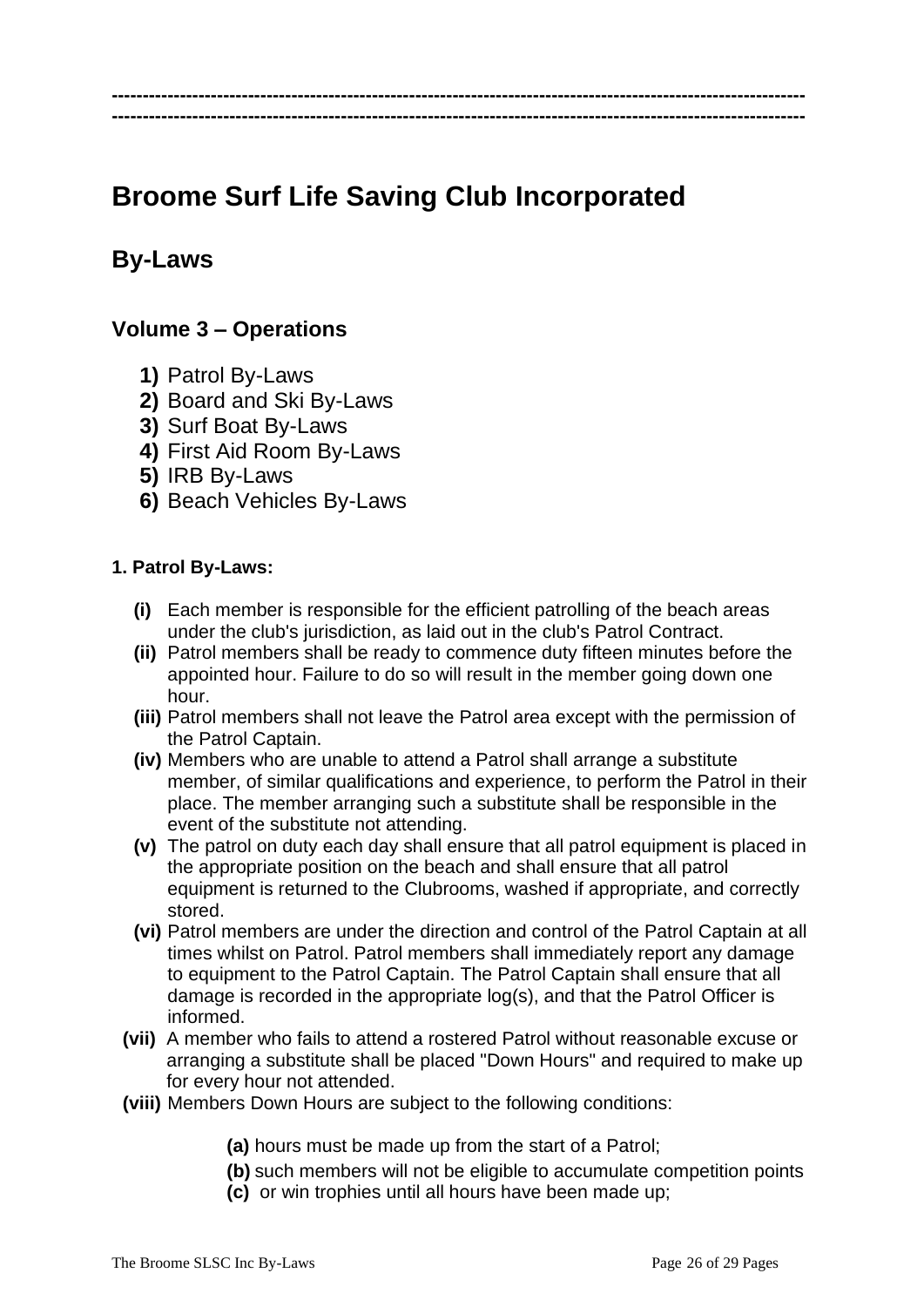**(d)** members who accumulate more than eight hours down may have their membership suspended until the hours are made up.

Patrol Captain's duties:

Use of IRB and Beach Vehicle: see 5 and 6 below.

The following members are exempt from all Patrol duties:

- (a) Life Members;
- (b) Long Service Members;
- **(ix)** The following members are exempt from Patrol duties, except in the case of qualified members wishing to compete at State or Australian Titles in events other than March Past who shall complete Patrol hours as required by Surf Life Saving Western Australia:
	- (a) Associate Members;
	- (b) Honorary Members.

## **2. Board and Ski By-Laws:**

- **(i)** Club competition/training boards and skis may only be used by Active Club members. Members may use boards and skis with the permission of and as directed by the Board and Ski Manager.
- **(ii)** Club craft may be allocated to one member for exclusive use by the Board or Ski Manager. Such allocation shall be for the duration of the current season only and may be revoked at any time.
- **(iii)** A member who has been allocated a craft is responsible for that craft at all times. Other club members may use that craft only with the permission of that member, or the Board and Ski Manager.
- **(iv)** Club boards and skis shall be housed in the Club Equipment shed when not in use.
- **(v)** Any damage to craft shall be reported to the Board and Ski Manager as appropriate. The damage shall be repaired before the craft is used again. The cost of repairs shall be borne by the member responsible for the craft. The Board of Directors may reimburse this cost after consideration of the circumstances surrounding the damage.
- **(vi)** Boards and skis must be washed with fresh water before being returned to the Equipment shed.
- **(vii)** Boards and skis are not to be launched or beached through any area where members of the public may be exposed to risk of injury.
- **(viii)** Active Members private competition equipment may be housed in the Club Equipment shed, with the permission of the Board of Directors as appropriate. Such equipment is stored at the owner's risk and AT NO LIABILITY TO THE BROOME SLSC INC.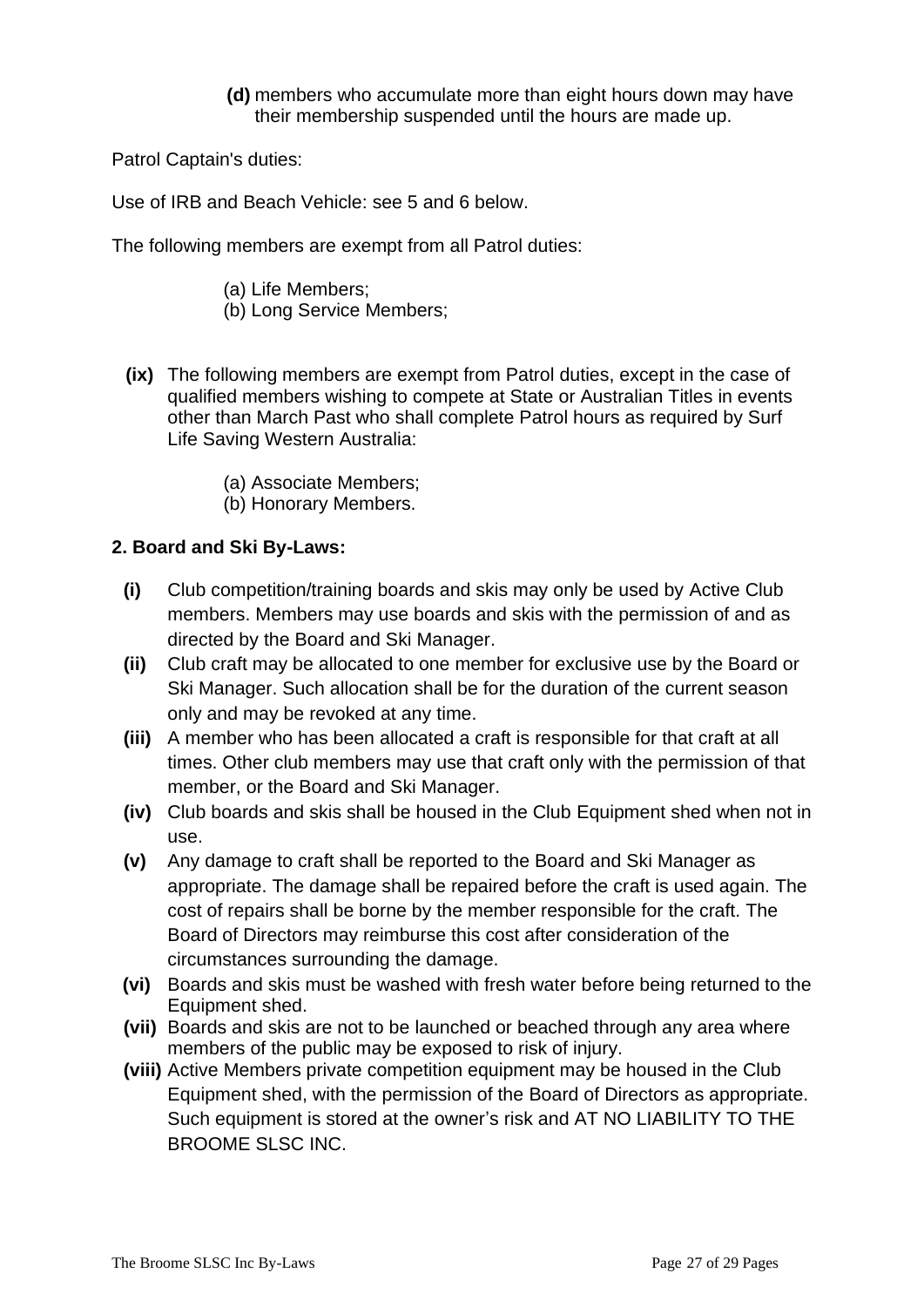## **3. Surf Boat By-Laws:**

- **(i)** Club surf boats and related equipment may only be used by Club members. Members may use surfboats and equipment with the permission of and as directed by the Boat Captain. Boat Crews shall be allocated to surf boats and equipment by the Boat Captain. Such allocation shall be for the duration of the current season only and may be revoked at any time.
- **(ii)** During training and competition, the Sweep of the crew using the surfboat shall be responsible for the boat and equipment. Any damage or loss of equipment must be reported immediately to the Boat Captain.
- **(iii)** The Selection Committee has the right to change the composition of any crew in the interests of obtaining optimum competition results for the club.
- **(iv)** Surf boats and equipment must be washed with fresh water before being returned to the boat shed.
- **(v)** Surfboats shall not be launched or beached through any area where members of the public may be exposed to risk of injury.

## **4. First Aid Room By-Laws:**

- **(i)** The First Aid Room shall be used only for the purposes of administering first aid.
- **(ii)** All cases of first aid treatment and medical supplies used must be recorded in the First Aid Log, and the Patrol Log if during Patrol hours.
- **(iii)** The First Aid Room shall be left clean and tidy, and all equipment used shall be cleaned and stored correctly.

## **5. IRB By-Laws:**

- **(i)** Club IRBs shall be driven only by proficient IRB drivers and crewed only by proficient Bronze Medallion holders, except in cases where approved Award Training is taking place under the supervision of suitably qualified members.
- **(ii)** All IRB operations shall be recorded in the IRB Log, and Patrol Log if appropriate.
- **(iii)** Members operating Club IRBs shall be responsible for the boat and related equipment and shall immediately report any damage or loss to the Mobile Services Officer.

IRBs shall not be launched or beached through any area where members of the public may be exposed to risk of injury. All IRB training shall occur in an appropriately marked area.

IRBs and related equipment shall be washed with fresh water before being stored in the Boat Shed.